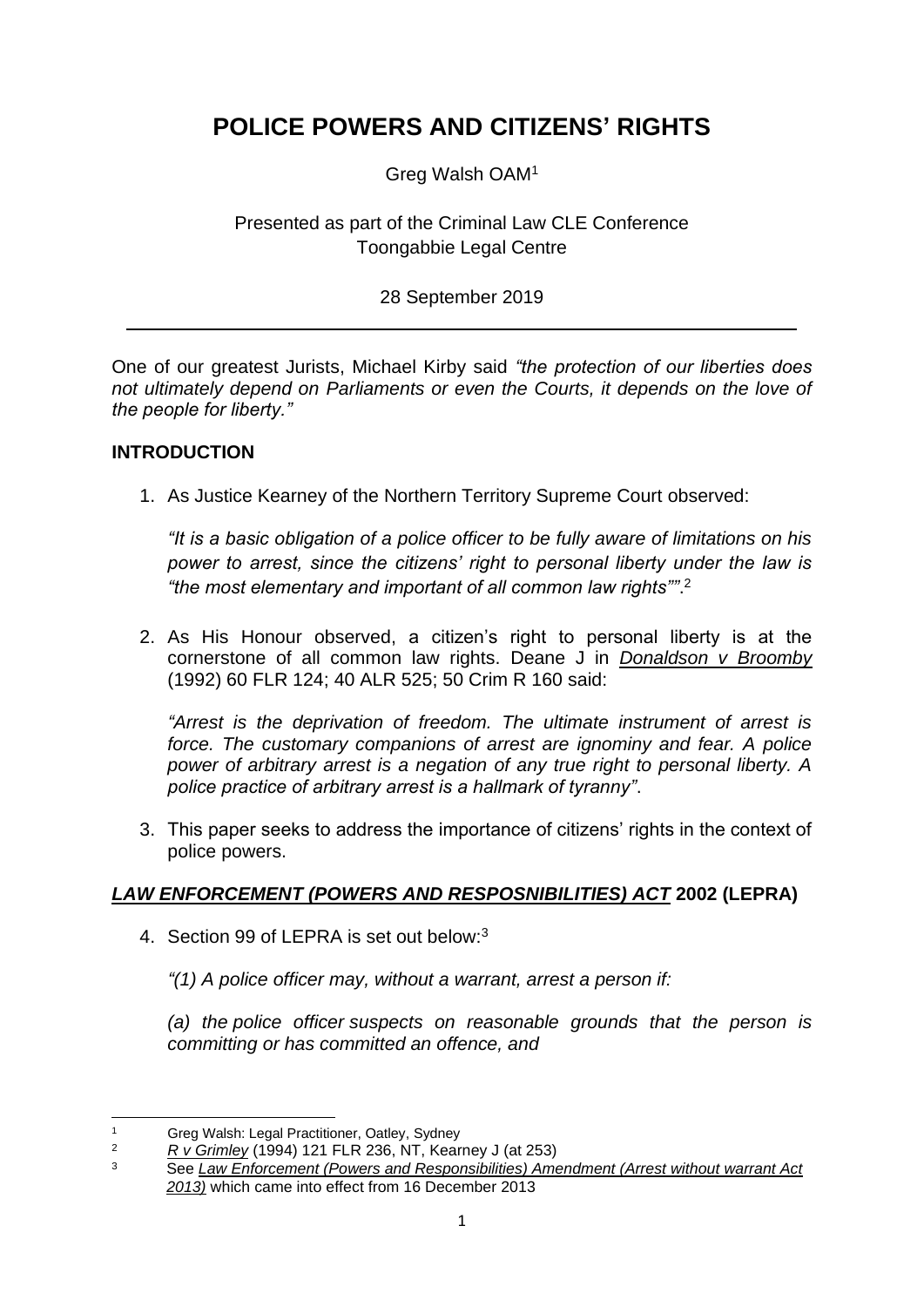*(b) the [police officer](http://classic.austlii.edu.au/au/legis/nsw/consol_act/leara2002451/s3.html#police_officer) is satisfied that the arrest is reasonably necessary for any one or more of the following reasons:*

- *(i) to stop the person committing or repeating the offence or committing another offence,*
- *(ii) to stop the person fleeing from a [police officer](http://classic.austlii.edu.au/au/legis/nsw/consol_act/leara2002451/s3.html#police_officer) or from the location of the offence,*
- *(iii) to enable inquiries to be made to establish the person's [identity](http://classic.austlii.edu.au/au/legis/nsw/consol_act/leara2002451/s3.html#identity) if it cannot be readily established or if the [police](http://classic.austlii.edu.au/au/legis/nsw/consol_act/leara2002451/s3.html#police_officer)  [officer](http://classic.austlii.edu.au/au/legis/nsw/consol_act/leara2002451/s3.html#police_officer) suspects on reasonable grounds that [identity](http://classic.austlii.edu.au/au/legis/nsw/consol_act/leara2002451/s3.html#identity) information provided is false,*
- *(iv) to ensure that the person appears before a court in relation to the offence,*
- *(v) to obtain [property](http://classic.austlii.edu.au/au/legis/nsw/consol_act/leara2002451/s3.html#property) in the possession of the person that is connected with the offence,*
- *(vi) to preserve evidence of the offence or prevent the fabrication of evidence,*
- *(vii) to prevent the harassment of, or interference with, any person who may give evidence in relation to the offence,*
- *(viii) to protect the safety or welfare of any person (including the person arrested),*
- *(ix) because of the nature and seriousness of the offence.*

*(2) A [police officer](http://classic.austlii.edu.au/au/legis/nsw/consol_act/leara2002451/s3.html#police_officer) may also arrest a person without a warrant if directed to do so by another [police officer.](http://classic.austlii.edu.au/au/legis/nsw/consol_act/leara2002451/s3.html#police_officer) The other [police officer](http://classic.austlii.edu.au/au/legis/nsw/consol_act/leara2002451/s3.html#police_officer) is not to give such a direction unless the other officer may lawfully arrest the person without a warrant.*

*(3) A [police officer](http://classic.austlii.edu.au/au/legis/nsw/consol_act/leara2002451/s3.html#police_officer) who arrests a person under this section must, as soon as is reasonably practicable, take the person before an [authorised officer](http://classic.austlii.edu.au/au/legis/nsw/consol_act/leara2002451/s3.html#authorised_officer) to be dealt with according to law.*

*Note: The [police officer](http://classic.austlii.edu.au/au/legis/nsw/consol_act/leara2002451/s3.html#police_officer) may discontinue the arrest at any time and without taking the arrested person before an [authorised officer-](http://classic.austlii.edu.au/au/legis/nsw/consol_act/leara2002451/s3.html#authorised_officer)-see [section 105.](http://www.austlii.edu.au/au/legis/nsw/consol_act/leara2002451/s105.html)*

*(4) A person who has been lawfully arrested under this section may be detained by any [police officer](http://classic.austlii.edu.au/au/legis/nsw/consol_act/leara2002451/s3.html#police_officer) under Part 9 for the purpose of investigating whether the person committed the offence for which the person has been arrested and for any other purpose authorised by that Part.*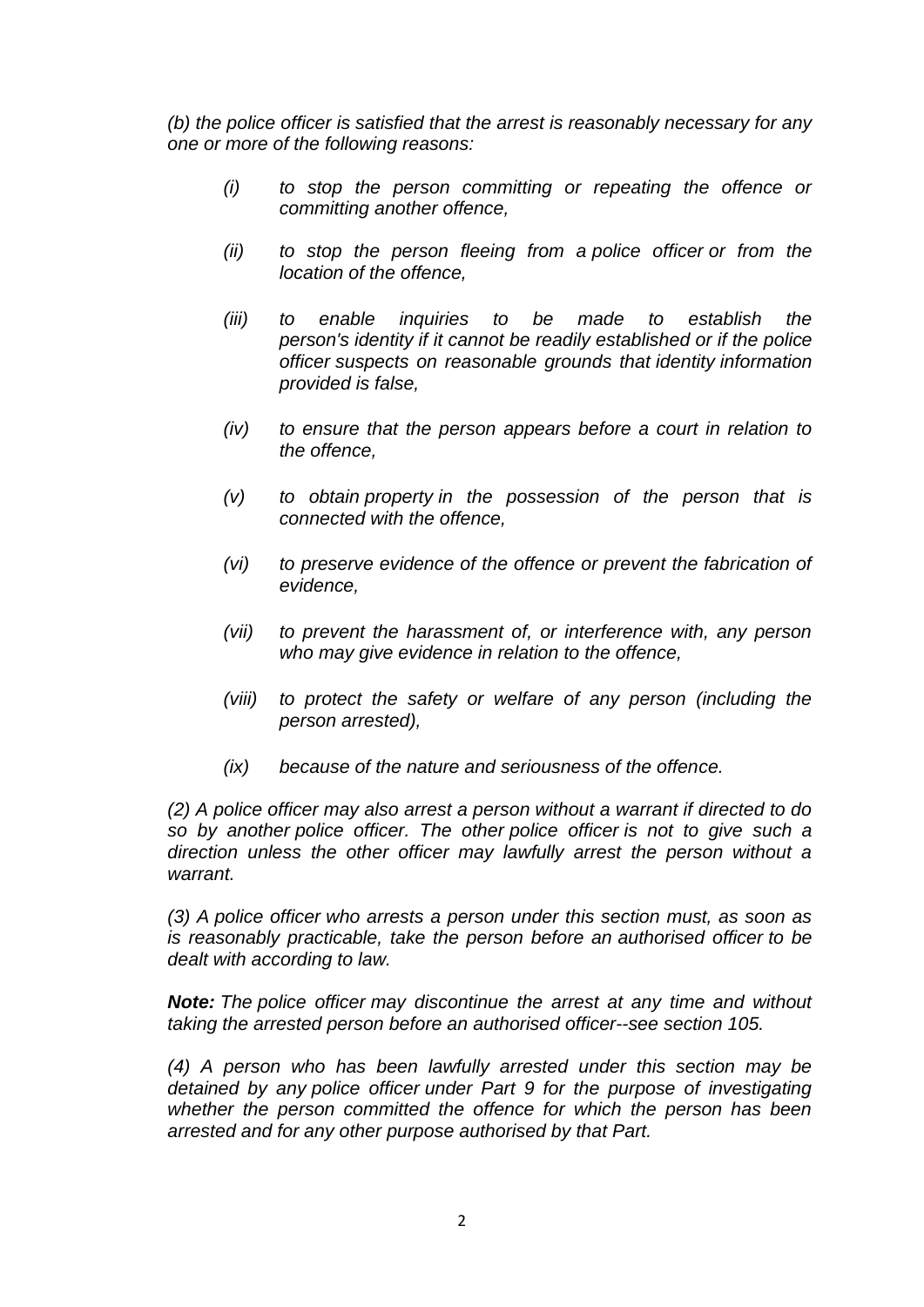*(5) This section does not authorise a person to be arrested for an offence for which the person has already been tried.*

*(6) For the purposes of this section, [property](http://classic.austlii.edu.au/au/legis/nsw/consol_act/leara2002451/s3.html#property) is connected with an offence if it is connected with the offence within the meaning of Part 5".* 

- 5. Section 99 empowers a police officer to arrest a person upon reasonable suspicion of having committed any offence and not just a serious indictable offence.<sup>4</sup> A police officer also has the power to arrest or directly to do so by another officer but only if the officer giving the direction is lawfully entitled to arrest the person without warrant.<sup>5</sup>
- 6. A police officer can discontinue an arrest notwithstanding an obligation to take the arrested person before an authorised officer to be dealt with according to law.<sup>6</sup>
- 7. In order for there to be a lawful arrest the following must apply:
	- A reasonable suspicion that the person is committing or has committed an offence for the purpose of commencing proceedings;
	- That the police officer must be *"satisfied that an arrest is reasonably necessary"* for one of the purposes listed in s.99(1)(b);
	- A police officer must set out information in LEPRA Part 15 unless it is not reasonably practicable;
	- A police officer must only use force that is reasonable.

## **REASONABLE SUSPICION**

- 8. In *R v Rondo* [2001] NSWCCA 540 at (53) Smart AJ defined *"reasonable suspicion"* as that:
	- Involving less than a reasonable belief that more than a possibility;
	- One that is not arbitrary. There needs to be a factual basis for the suspicion. It could be based on hearsay material which may be inadmissible in evidence but have at least some probative value;
	- The police officer's state of mind is relevant as to stopping the person or making the arrest. Did the information in objective terms provide reasonable grounds to the suspicion.
- 9. In *Shalhoub v The State of New South Wales* [2017] NSWDC 363, Taylor SC DCJ at [18] stated:

<sup>4</sup> Section 99(1)(a) LEPRA<br>5 Section 99(2) LEPPA

 $5$  Section 99(2) LEPRA<br>6 Section 105 LEPPA

Section 105 LEPRA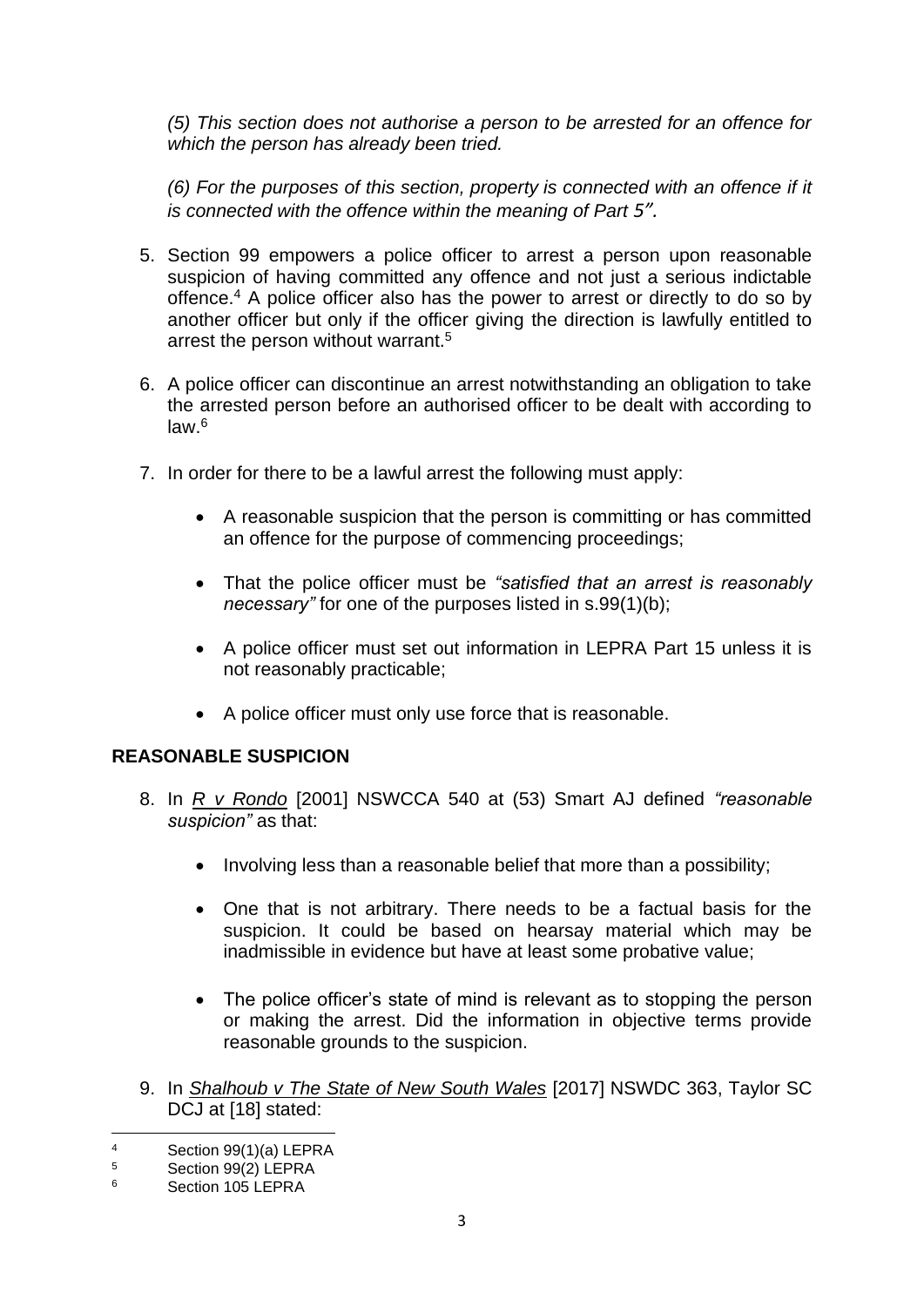*"The state of mind required by s 99(1) of LEPRA is suspicion, "a state of conjecture or surmise where proof is lacking, or a positive feeling of actual apprehension or mistrust, amounting to a 'slight opinion, but without sufficient evidence'" (State of NSW v Smith [\[2017\] NSWCA 194](https://www.austlii.edu.au/cgi-bin/viewdoc/au/cases/nsw/NSWCA/2017/194.html) at [\[78\],](https://www.austlii.edu.au/cgi-bin/viewdoc/au/cases/nsw/NSWCA/2017/194.html#para78) George v Rockett [\[1990\] HCA 26;](https://www.austlii.edu.au/cgi-bin/viewdoc/au/cases/cth/HCA/1990/26.html) [\(1990\) 170 CLR 104](https://www.austlii.edu.au/cgi-bin/LawCite?cit=%281990%29%20170%20CLR%20104) at 115)."*

- 10.A case that illustrates these requirements is that of *Shalhoub v The State of New South Wales* [2017] NSWDC 363. In this case, Andrew Shalhoub was 19 years of age and not known to Police. He and a friend, Mustapha Neffati, attended a gathering in a home located in a col-de-sac in southern west Sydney on the evening of Sunday 7 June 2015. At 2am on the Monday morning, a public holiday, Mr Neffati contacted his brother, Wassim Neffati, with a request to come and collect him and Mr Shalhoub. When Wassim Neffati arrived, Mustapha and Mr Shalhoub got into the car and as they commenced the return journey, Mr Shalhoub sat in the rear. As they proceeded from the col-de-sac onto Davies Road at about 2:20am, the police activated flashing lights and Mr Wassim Neffati pulled over. Soon thereafter, Mr Shalhoub, Wassim and Mustapha Neffati were instructed by Police to put their hands out of the car. Mr Shalhoub was then pulled from the car, taken to the ground and struck several times, including those to head while he laid faced down on the ground. He was handcuffed, searched and eventually informed he was under arrest.
- 11.Mr Shalhoub was informed of his arrest at about 2:40am purportedly for stalking a police officer. The police subsequently realized that Mr Shalhoub could not have been involved in any stalking, he nevertheless remained under arrest and at 3:05am was taken to Bankstown Police Station. He participated in a record of interview. The police investigation was one of *"resist arrest".* Mr Shalhoub was not charged with any office and was released from police custody later that morning at about 7:40am. He sued police for assault and battery and unlawful imprisonment.
- 12.At about 2am, Wassim Neffati was awoken to collect his brother and Mr Shalhoub. He unwittingly proceeded behind the private vehicle driven by an off duty female police officer who had just left Revesby Police Station. Senior Constable Troy Skinner and Matthew Poulton also left Revesby Police Station together at the end of their shift at about the same time. They saw the grey Lexus driven by Wassim Neffati make a U-turn and proceed behind the provide vehicle known by them to be driven by the female police officer. These vehicles proceeded in a direct route to Davies Road where each car turned right to the south once the traffic lights turned green. Officers Skinner and Poulton formed the view that the Lexus was following and stalking the private vehicle driven by the off duty female officer and telephoned the police station to report the suspected stalking.
- 13. At a point approximately 3kms from the police station, the private vehicle took an exit from Davies Road onto Clancy Street. Officer Skinner saw a car on Clancy Street and assumed that it was the private vehicle containing the female off duty officer that had taken the exit. The Lexus did not follow but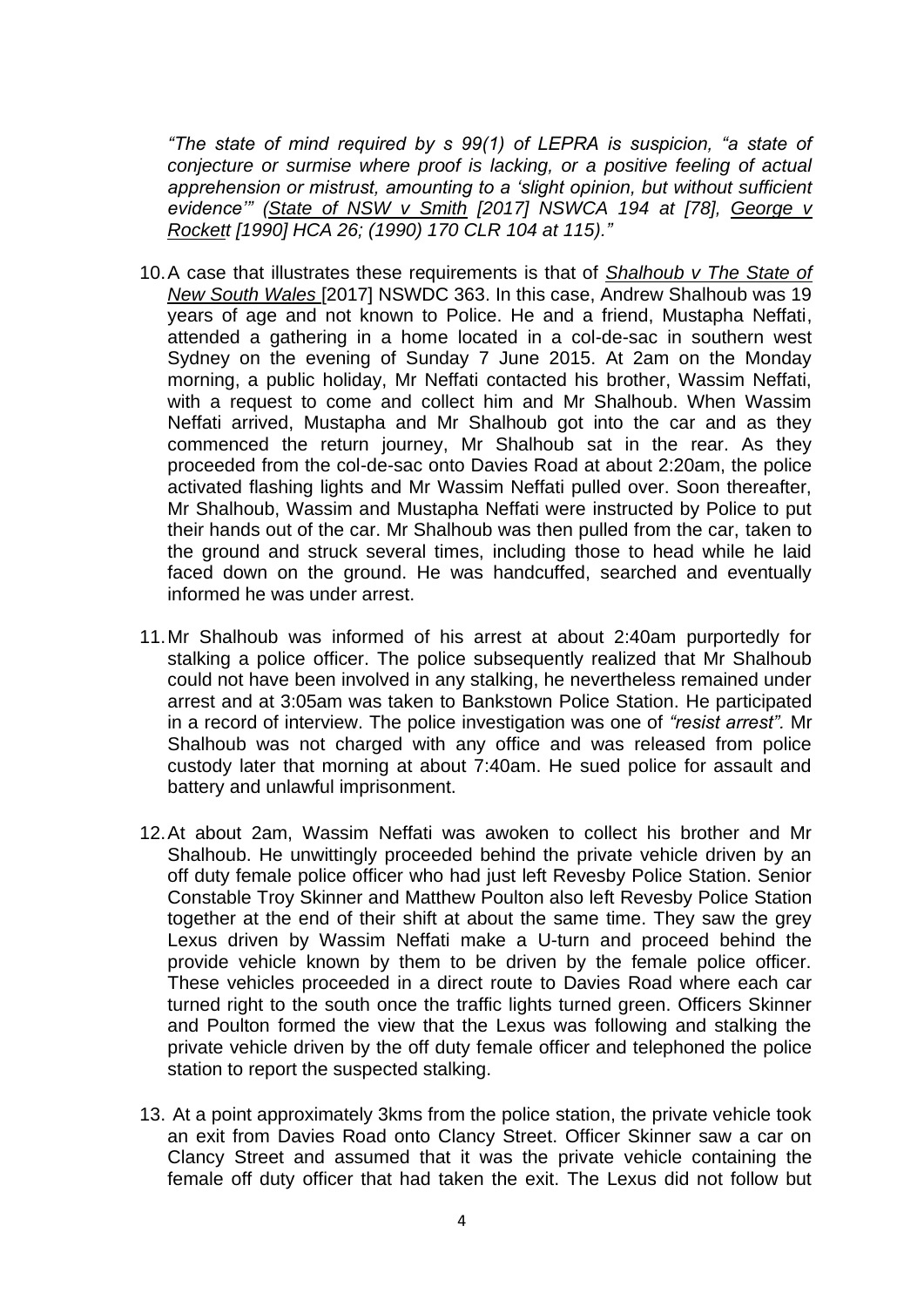continued a further 7kms on Davies Road, Alfords Point Road and then New Illawarra Road, which Alfords Point Road became and proceeded to the colde-sac off Davies Road. Officers Skinner and Poulton discussed the fact that the Lexus had stopped travelling behind the private vehicle. They gave information to assist the responding on duty police officers to locate the grey Lexus but thereafter had no further involvement in the incident.

- 14. Senior Constable Skinner and Matthew Poulton gave evidence. Their evidence was to the effect that the grey Lexus ceased to be behind the private police vehicle driven by the off-duty police officer. In such circumstances, His Honour held there was no longer a reasonable basis for the Officers to suspect the grey Lexus had been *"following"* the private car *"about".* His Honour further found that he was no satisfied that at any time officers Skinner and Poulton suspected that the occupant of the grey Lexus was following the private car *"with the intention of causing fear"* of harm (s.13(3) *Crimes DPV Act*.)
- 15.Senior Constable Hurney assisted Officers Muir and Dunn when they were removing Mr Shalhoub from the vehicle. He heard a police officer say *"get out, get out of the car".* It was his intention to arrest the occupants of the car. Officer Muir handcuffed Mr Shalhoub. His evidence was to the effect that the handcuffing of Mr Shalhoub was an immediate response once the vehicle had stropped and the other police arrived. His evidence was "*they (occupants of the grey Lexus) were following an off duty police officer who had just left the police station"*. His Honour held that Officer Hurney did not act on a direction. He may have had reasonable grounds to suspect an offence on the basis of the radio information but he gave no evidence of his suspicion. His role was to assist in the arrest of Mr Shalhoub.
- 16.Constable Dunn was informed that an off duty police officer was being followed home. He travelled with Officer Love and Leading Senior Constable Jennifer Casey to the scene with lights and sirens on. At the scene where the Lexus had been stopped on Davies Road, Officer Love said *"get them all out of the car".* Officer Dunn confused Officer Hurney. His Honour found that Officer Dunn was involved in striking Mr Shalhoub as he attempted to have Mr Shalhoub handcuffed.
- 17.An issue that arose was the basis upon which Officer Dunn suspected on reasonable grounds that Mr Shalhoub had committed the offence of stalking with intent (under s.99(1)(a)) or he was directed to arrest (under s.99(2). His Honour found that information from another police officer may be sufficient to produce in the arresting officer the suspicion on reasonable grounds required under s.99(1) of LEPRA. The information that Officer Dunn received by police radio was *"cars to start making their way to Revesby. An off duty police officer is being followed home."* His Honour found that this information constituted reasonable grounds and to suspect that the off duty female police officer was being followed. His Honour further held that receipt of information comprising an abbreviated description of a type of offence, together with a call to respond, is a sufficient basis for reasonable suspicion of that offence.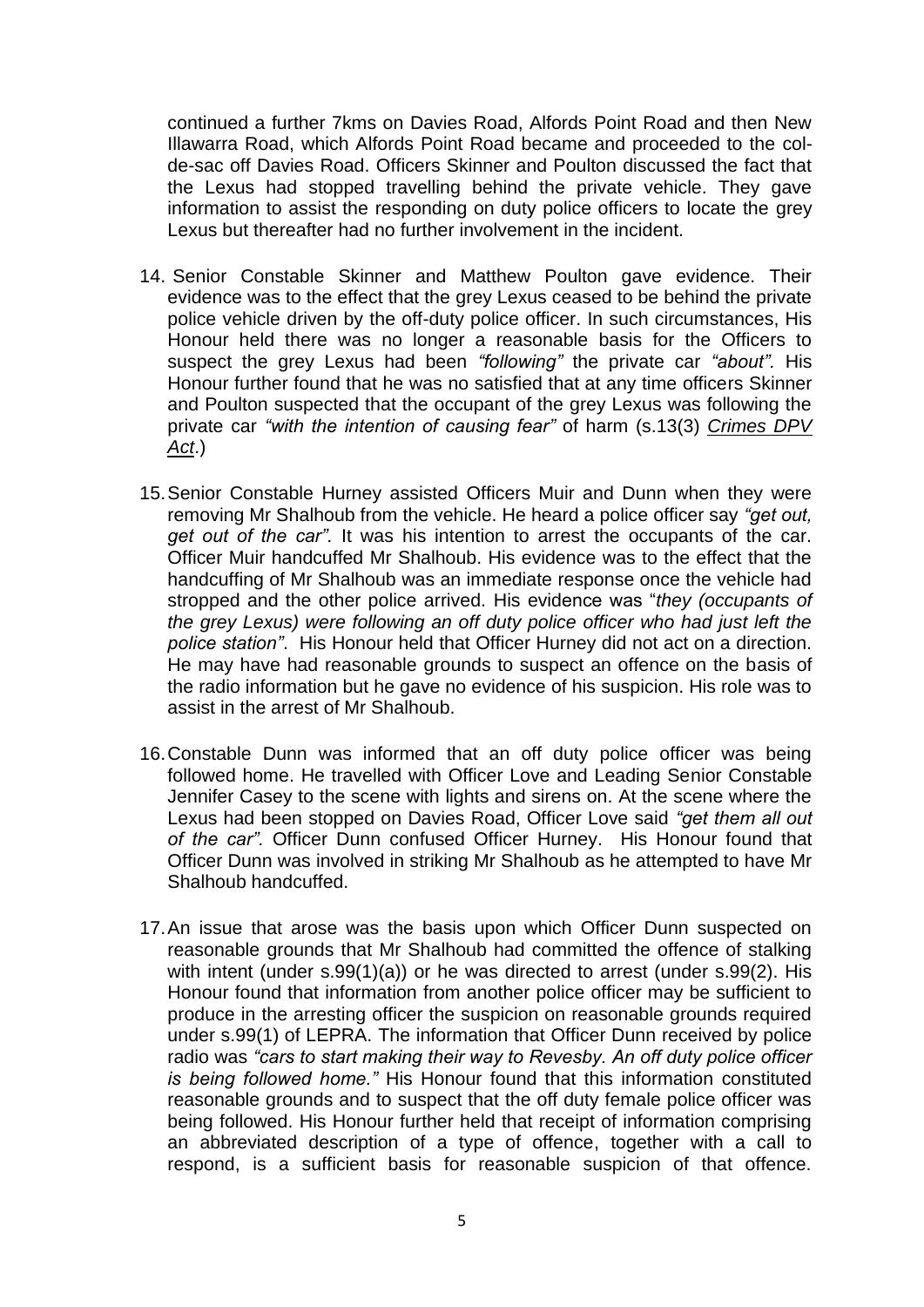However, His Honour went onto find that Officer Dunn did not give evidence of holding any belief or suspicion that the occupants of the Lexus was stalking or had the requisite intent. Moreover, Officer Dunn testified that while he got Mr Shalhoub out of the car, because he was told to do so, he had no *"intention in his own mind"* as what he would do once Mr Shalhoub was out of the car. Therefore, the conduct of Dunn was, according to him, acting under the direction of another police officer under s.99(2).

- 18.Officers Hurney and Dunn accepted that the word *"arrest"* was not spoken until sometime after Mr Shalhoub had been handcuffed. The intention of Officer Dunn was found by His Honour to be confined to getting Mr Shalhoub out of the car. There was no intention of what he would do once that occurred. That is, there was no intention to arrest as he had not been given any direction to an arrest. At the time of getting Mr Shalhoub out of the car, Officer Dunn did not consider the matters in s.99(1) of LEPRA, nor did Officer Dunn have a basis to arrest Mr Shalhoub for resisting his direction to get out of the car because he gave no evidence of this. Therefore, His Honour found that Officer Dunn did not have a reasonable suspicion and the satisfaction so as to satisfy, respectively s.99(1)(a) and (b) of LEPRA when he was silent on the matter.
- 19.Officer Muir, like Officer Dunn, gave no evidence of what he believed or suspected. Officer Muir was held to have been acting under a direction to remove Mr Shalhoub from the car by Officer Love. His Honour referred to Officer's Dunn recollection of what was said by Officer Love. His Honour did not accept that the direction from Officer Love embraced getting Mr Shalhoub onto the ground.
- 20.Officer Love gave evidence of removing the front seat passenger from the vehicle with the intention of placing him under arrest and that passenger was handcuffed. Officer Love gave no evidence about the direction that was heard by Officers Muir and Dunn. He was no asked specifically about it.
- 21.His Honour held that neither Officers Muir and Dunn were directed to arrest Mr Shalhoub and none of them suspected on reasonable grounds that Mr Shalhoub had committed an offence.
- 22.In *Lule v State of New South Wales* [2018] NSWCA 125, the NSW Court of Appeal upheld an appeal from the dismissal of an action by Mr Lule claiming damages for unlawful arrest, false imprisonment and assault. The Appellant was arrested by an Officer of the NSW Police Force following a break and enter that occurred in an apartment nearby. The victim had provided a possible description of the Offender to Constable Thomas and her partner had pointed out a person (in fact Mr Lule) who was seated in the rear of a car driving past the victim's apartment block and said *"that car has driven past several times, that is him in the car"*. The Police attended a nearby apartment and saw Mr Lule in the room and formed the view that he matched the description and arrested him, handcuffed and transported in a caged police vehicle to a local police Station where he was strip searched and confined to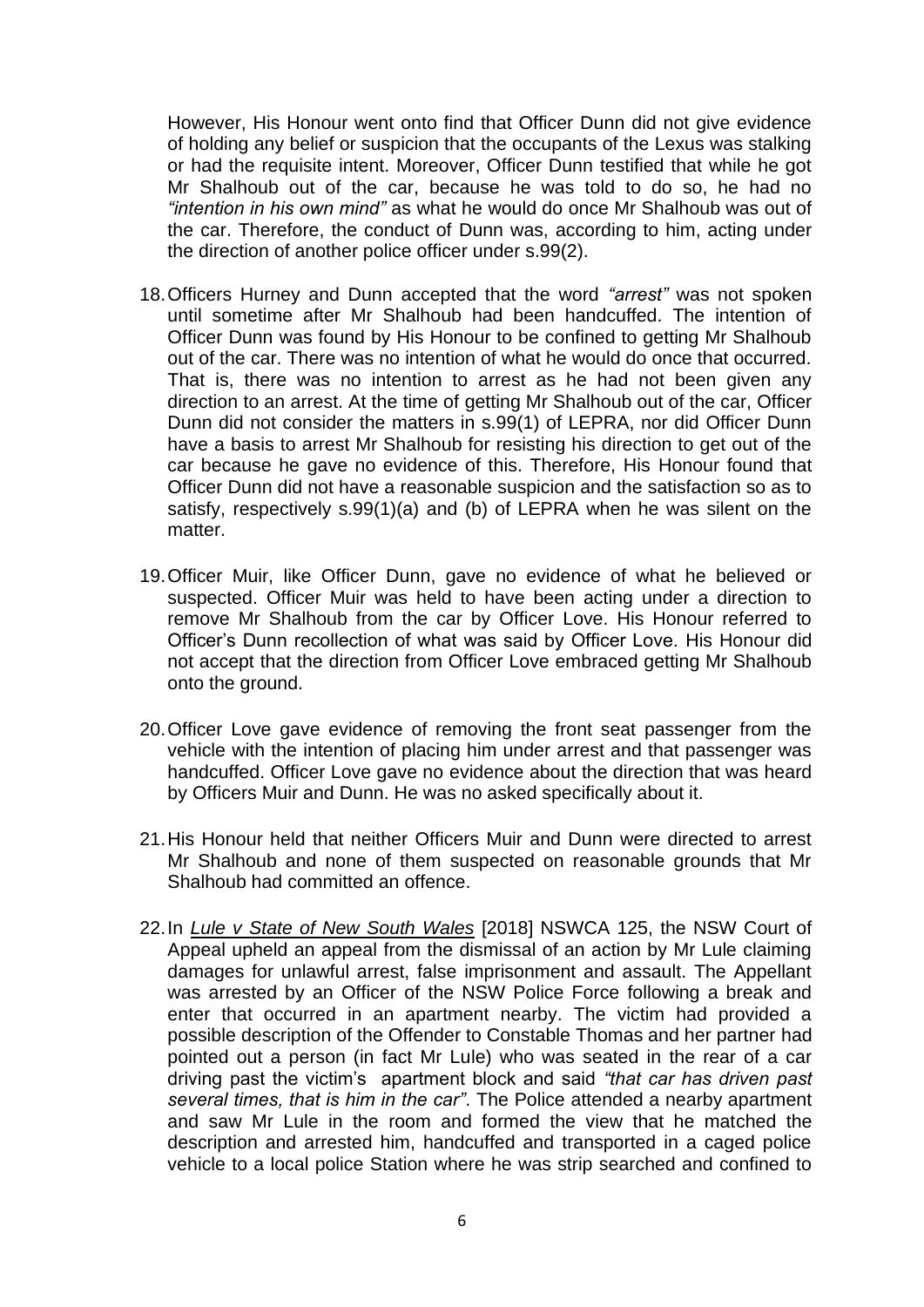a police cell. The arrest was at 6:25pm and he was not released until 8:45pm that night.

- 23.The Court constituted by Beazley P, McFarlan JA and Barrett JA granted leave to appeal, set aside the orders of Cowdroy ADCJ and entered judgment for Mr Lule in the sum of \$30,000 plus costs. The Court held that the only possible reasonable ground for suspicion that Mr Lule committed the offence, was the victim's description of the offender as the victim's partner had only seen the offender from behind when he was running away. Whilst a witness's description of an offender, without more, may constitute reasonable grounds for a suspicion that a person who matches that description is an offender, the sufficiency of such a description and whether further inquiries are necessary before the required level of satisfaction can be reasonably obtained depends on the particular circumstance of the case. The issue of reasonable grounds is to be "*judged against what was known or reasonably capable of being known at the time".* In view of the generality and uncertainty of the victim's description of the offender, the police officer should have asked those present at Mr Lule's arrest, where he had been at the time when the offence was committed.
- 24.The Court also held that for an arrest to be lawful pursuant to s.99 of LEPRA, both paragraphs (a) and (b) of subsection (1) need to be satisfied. As paragraph (a) (reasonable grounds for suspicion) was not satisfied, Mr Lule's arrest was unlawful.

## **COMMENCEMENT OF PROCEEDINGS**

- 25.There are a number of well known judgments as to the common law. In *Bales v Parmeter* (1935) (SR) NSW 182 Jordan CJ observed *"the statute, like the common law, authorises him only to take the person so arrested before a justice to be dealt with according to law, and to do so without delay and by the most reasonable direct route…"*
- 26.The High Court in *Williams v R* (1986) 161 CLR 278, held that an arrest for an offence must be for the purpose of commencing proceedings and that there is no power to arrest a person merely for the purposes of investigation or questioning.
- 27. In Zaravinos v State of New South Wales [2004] NSWCA 320,<sup>7</sup> Mr Zaravinos was requested to attend Penrith Police Station for an interview. He complied with this request and upon arrival at the police station was arrested. Mr Zaravinos' arrest was held to be unlawful because it was done for the purpose of investigating and questioning and in a *"high-handed"* manner, without properly considering a court attendance notice.<sup>8</sup>
- 28.The *NSW Court of Appeal in Robinson v The State of New South Wales* [2018] NSWCA 321, held that an arrest under s.99 must be for the purpose of

<sup>7</sup> The author acted for Mr Zaravinos.

<sup>8</sup> See also *R v Dungay* [2001] NSWCCA 443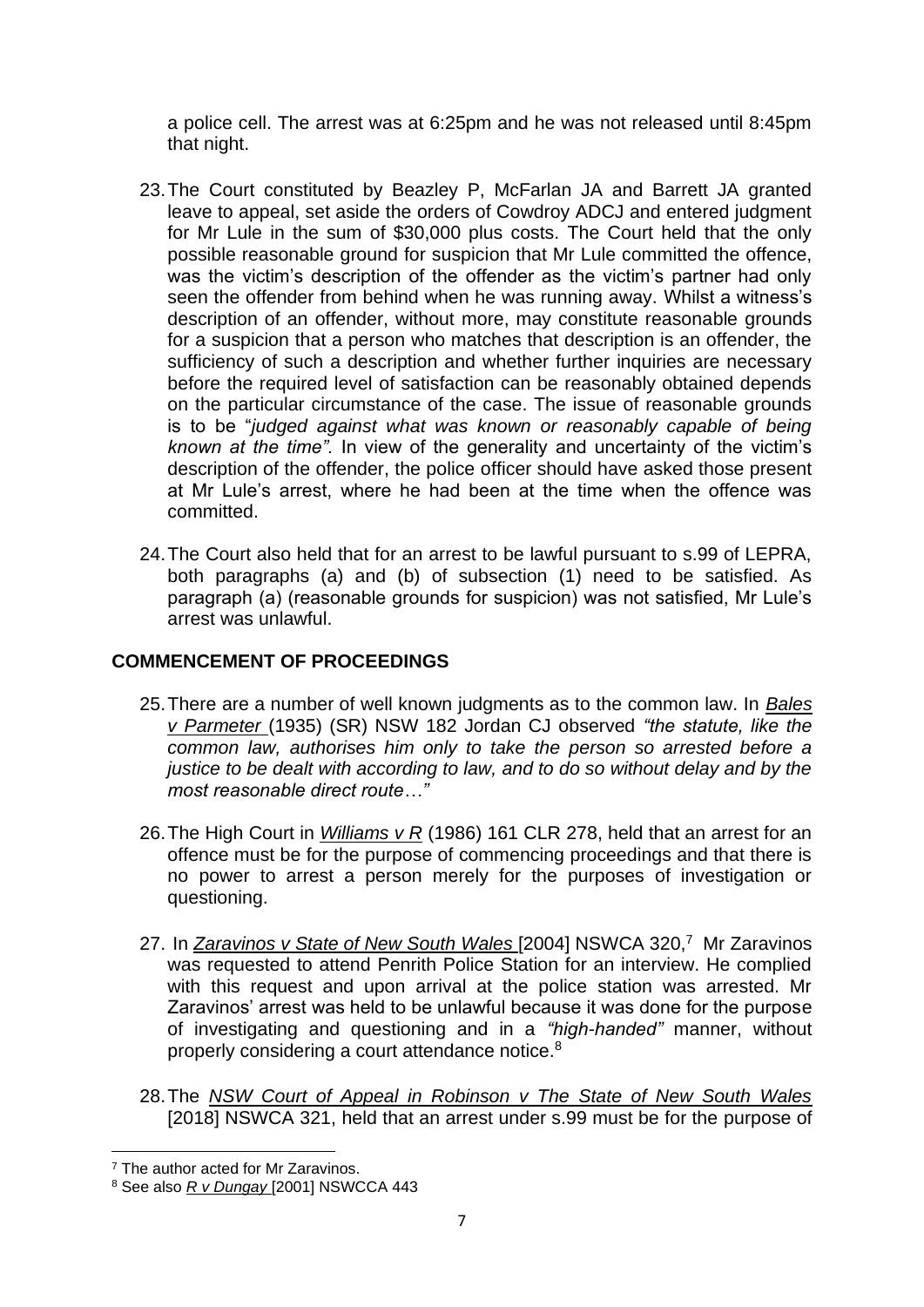commencing criminal proceedings. In *Robinson*, the Appellant attended a Sydney Police Station in response to attempt to contact him. As soon as he arrived, he was arrested without warrant for breach of an apprehended violence order. he participated in a record of interview and was released without charge at 6:18pm following the conclusion of the interview. Taylor DCJ dismissed the Appellant's claim for damages for wrongful arrest and false imprisonment on the basis that he accepted the arresting officer's evidence that a decision whether to charge the Appellant depended upon on what he said in the interview and that at the time of the arrest, he had not decided to charge him. The issue on appeal was whether the arrest of the Appellant was lawful, under s.99 LEPRA. McColl and Basten JJA, Emmett JA dissenting allowed the appeal and held:

- LEPRA S.99 must be construed in this context, including general law principles concerning the scope and purpose of arrest; [34]-[35]; [1232].
- *"arrest"* is used to identify that deprivation of liberty which is a precursor to the commencement of criminal proceedings against the person arrested, justified as necessary for the enforcement of the criminal law. The power to arrest must be exercised for the purposes of bringing the person arrested before a justice as soon as reasonably practicable: [46]; [95]; [136]; [154].
- Neither the text nor the context of the statute suggests an intention to depart from these general law constraints. They are embedded in the language of s.99 and expressly preserved by LEPRA, s.4: [35]; [44]; [132]-[134]. As no decision of whether to charge the Appellant had been made at the time of arrest, the arrest was not for the purpose of commencing the criminal process; accordingly, it was unlawful [128]- [129]; [194].

## **ARREST REASONABLY NECESSARY TO PREVENT AN OFFENCE**

- 29.An arrest *"reasonably necessary"* is concerned with the satisfaction of the police officer, whether the police officer is satisfied that the arrest is *"reasonably necessary"* or "*reasonably appropriate and adapted"* to stop the repetition of the offence. In this context *"reasonable"* does not amount to an objective test, *"it is not what the Judge thought but what the officer thought was reasonably necessary in the circumstances"* See *State of NSW v Randall* [2017] NSWCA 88 at [38]; *Thomas v Mowbray* [2007] HCA 33; *Mulholland v Australian Electoral Commission* [2004] HCA 41; (2004) 220 CLT 181 at 199- 200, where Gleeson CJ observed that *"necessary"* meant not *"essential or indispensable"* but "*reasonably appropriate and adapted."*
- 30.A case that illustrates whether an arrest was *"reasonably necessary"* is *Zaravinos v NSW* [2004] NSWCA 320.<sup>9</sup> The Appellant was contacted to attend the Penrith Police Station and when he did so he was immediately

<sup>9</sup> The author acted for Mr Zaravinos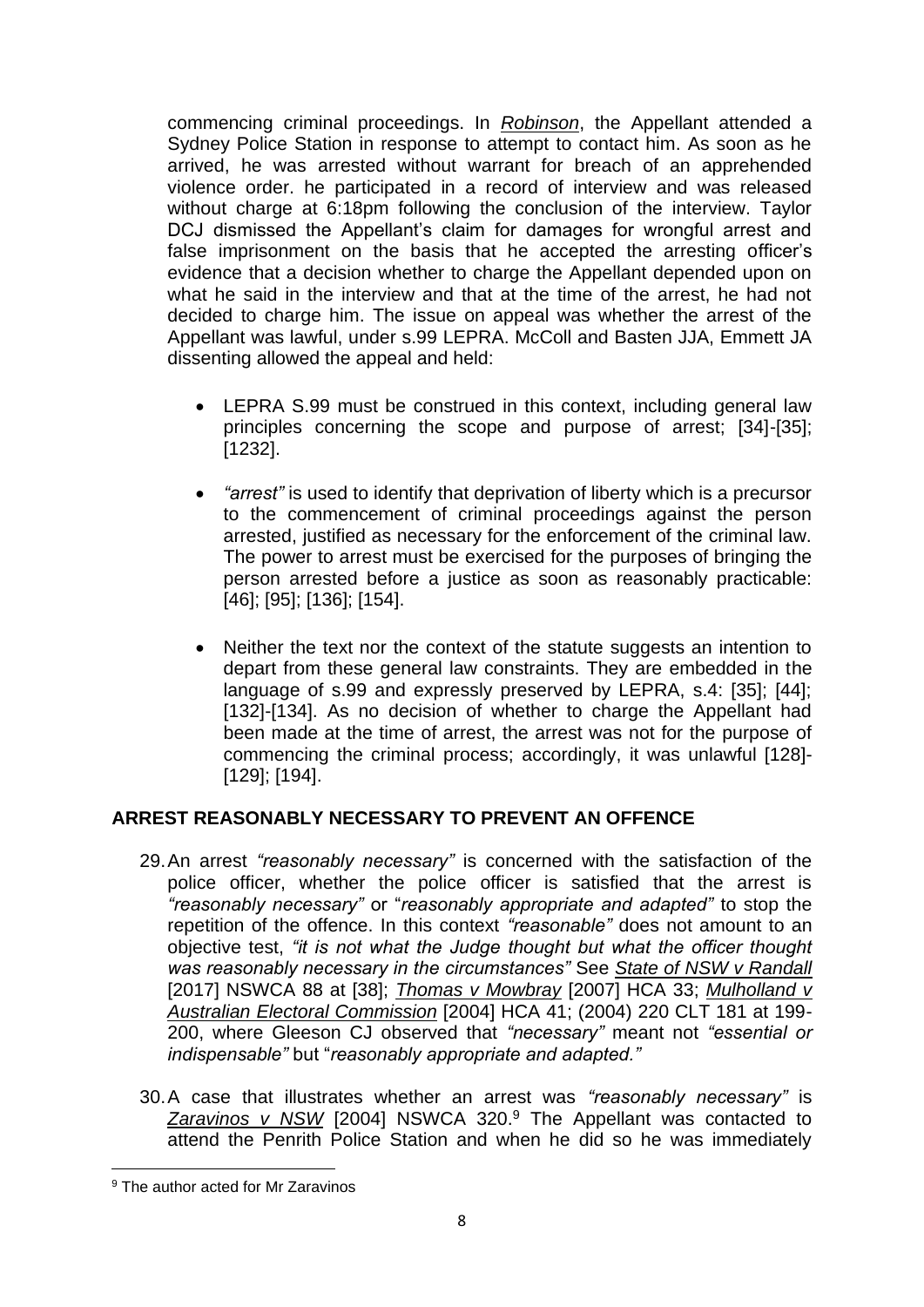arrest. The purpose of the arrest was for investigation and questioning and was carried out in a *"high-handed*" manner without giving proper consideration to a court attendance notice. This conduct on the part of police was described as *"heavy-handed and officious use of arbitrary power."* Bryson JA (with whom Santow JA and Adams agreed) said at [24];

*"Even if on the face of things an arrest is permitted by s.352(2) in the sense that a Constable in truth suspects the person arrested of having committed an offence, and there is a reasonable cause for the Constable so to suspect, there must be more; there must be more; there must be an exercise of the discretion alluded to by the word "may" and it must be an effectual exercise. Literal fulfillment of subs.352(2)(a) is not enough."* <sup>10</sup>

31.At [37]:

*"In the present case the burden of proof that the arrest and detention were lawful fell on the Defendants under the defence of justification which was attributed to them. Even if the circumstances mentioned in sub-sections 352(2)(a) exist, the lawfulness of the arrest of Mr Zaravinos are examinable, and the arrests were not lawful unless each decision to arrest was made in good faith and for all purposes for which the power to arrest exist, that is, the purposes of bringing the person arrested before a Justice and conducting a prosecution, and not for some extraneous purpose. Arresting a person for the purpose of questioning him and investigating the circumstances of the suspected offence or of any other offence is arrest for an extraneous purpose. It is even more clearly an extraneous to arrest a person as a piece of unnecessary highhanded and humiliating behaviour in circumstances in which arrest is not reasonably necessary for the effective conduct of a prosecution. The availability of information and summonses as an alternative course and the considerations favouring and adverse to taking that alternative course, are relevant where the validity of the exercise of the power to arrest is in question."*

32.In *Fleet v District Court of NSW* (1999) NSWCA 363, The NSW Court of Appeal stated:

*"There have been many judicial statements about the inappropriateness of resort to the power of arrest (by warrant or otherwise) when the issue and service of a summons would suffice adequately (O'Brien v Brabner (1885) 49 JP 227, R v Thompson [1909] 2 KB 614 at 617, Dumbrell v Roberts [1944] 1 All ER 326 at 332, Chung v Elder (1991) 31 FCR 43). Some are in a legal context that differs from the present. (Section 352 of the Crimes Act 1900 is different in some respects from legal regime in the Australian Capital Territory considered in Donaldson). Nevertheless, it remains appropriate that those vested with extraordinary powers of arrest should be reminded of the need to consider whether they should be exercised in a particular case. The arrest in this case seems to have an element of the arbitrary about it, which brings to* 

<sup>10</sup> This case concerns the repealed s.352(2) *Crimes Act* 1900 (NSW)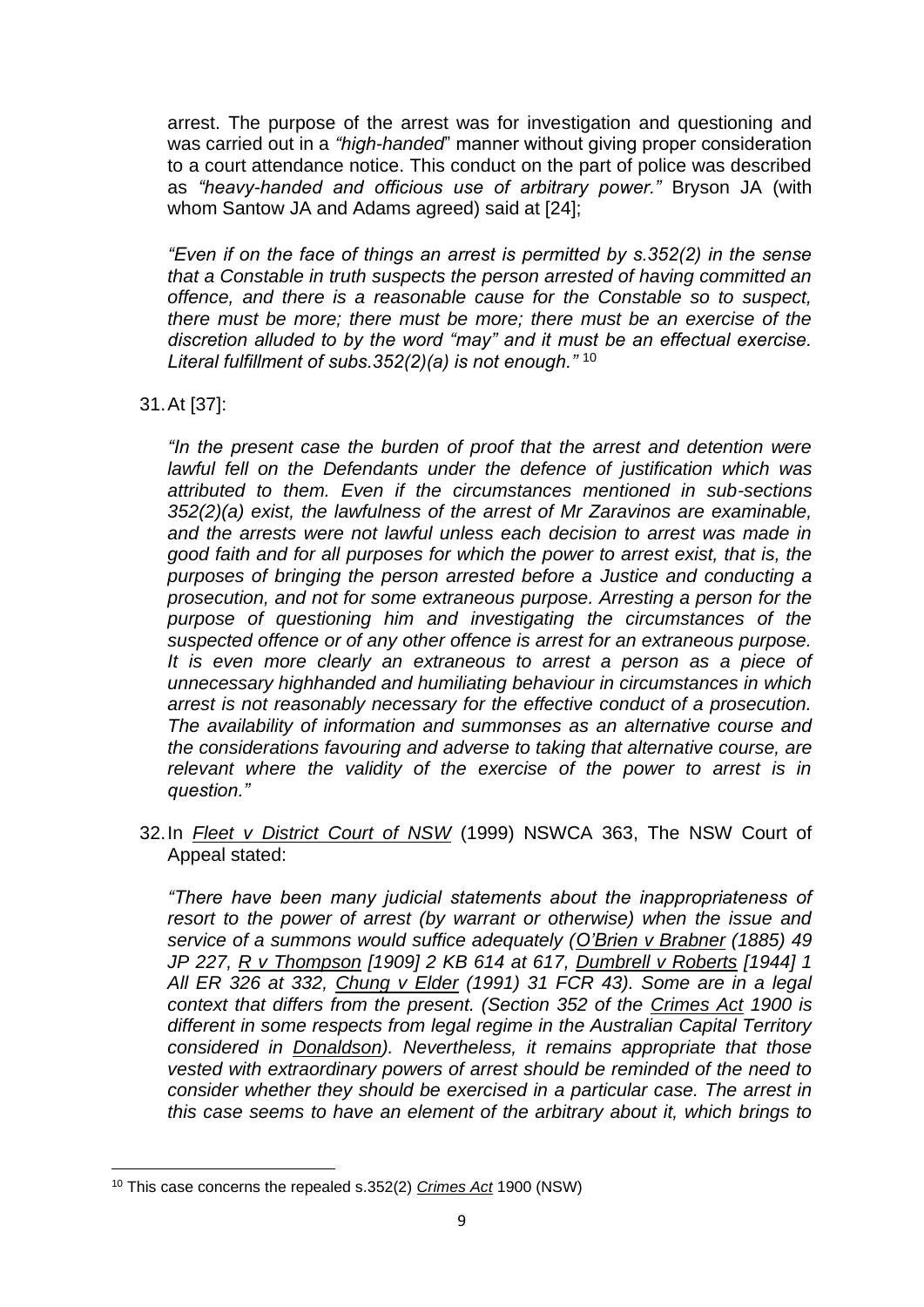*mind the tyranny Deane J warned against. Such cases are harmful to the free society we all want to preserve."*

33. In *DPP v Carr* (2002) 127 A Crim R 151, Mr Carr was arrested for offensive language towards Police. It was a minor summary offence. He was well known to police and they of course knew his name and address. A court attendance notice would have been effective in bringing him To Court. Smart AJ sat at [159]:

*"This Court in its appellate and trial divisions has been emphasising for many years that it is inappropriate for powers of arrest to be used for minor offences where the defendant's name and address are known, there is no risk of him departing and there is no reason to believe that a summons will not be effective. Arrest is an additional punishment involving deprivation of freedom and frequently ignominy and fear. The consequences of the employment of the power of arrest unnecessarily and inappropriately and instead of issuing a summons are often anger on the part of the person arrested and an escalation of the situation leading to the person resisting arrest and assaulting police. The pattern in this case is all too familiar. It is time that the statements of this Court were heeded."*

- 34. In *Hage-Ali v State of New South Wales* [2009] NSWDC 266,<sup>11</sup> the Plaintiff, a young member of the Lebanese community, was arrested with three others as part of a police operation in respect of the supply of cocaine. There was evidence that she had purchased small amounts of cocaine from a supplier. After she was arrested, and as a result of significant threats against her, she nominated her drug supplier and agreed to co-operate in their investigation. At the police station, she was interviewed and provided a statement to police. After police obtained her agreement to give evidence against her supplier, she was released without charge.
- 35.One of the features of the police conduct, was taking her down to the cells and placing her in a position adjacent to a cell where one of the other male persons were situated. Threats were made by police to the effect that is she did not co-operate then she would be put in cell with the other male offenders. Police were also aware that she had been a recent recipient of a major community award from the Prime Minister of Australia and worked for the Attorney Generals Department in NSW. Police threatened her that is she did not co-operate they would ensure that *"your name will be splashed on all the newspapers."* She assisted police and after being released, police made good their threat about ensuring her name was publicised to the media.
- 36. Elkaim DCJ<sup>12</sup> was not satisfied that the arrest was justified by s.99(3). His reasons were:

<sup>&</sup>lt;sup>11</sup> Greg Walsh acted for the Plaintiff

<sup>12</sup> Now Justice Elkaim of the ACT Supreme Court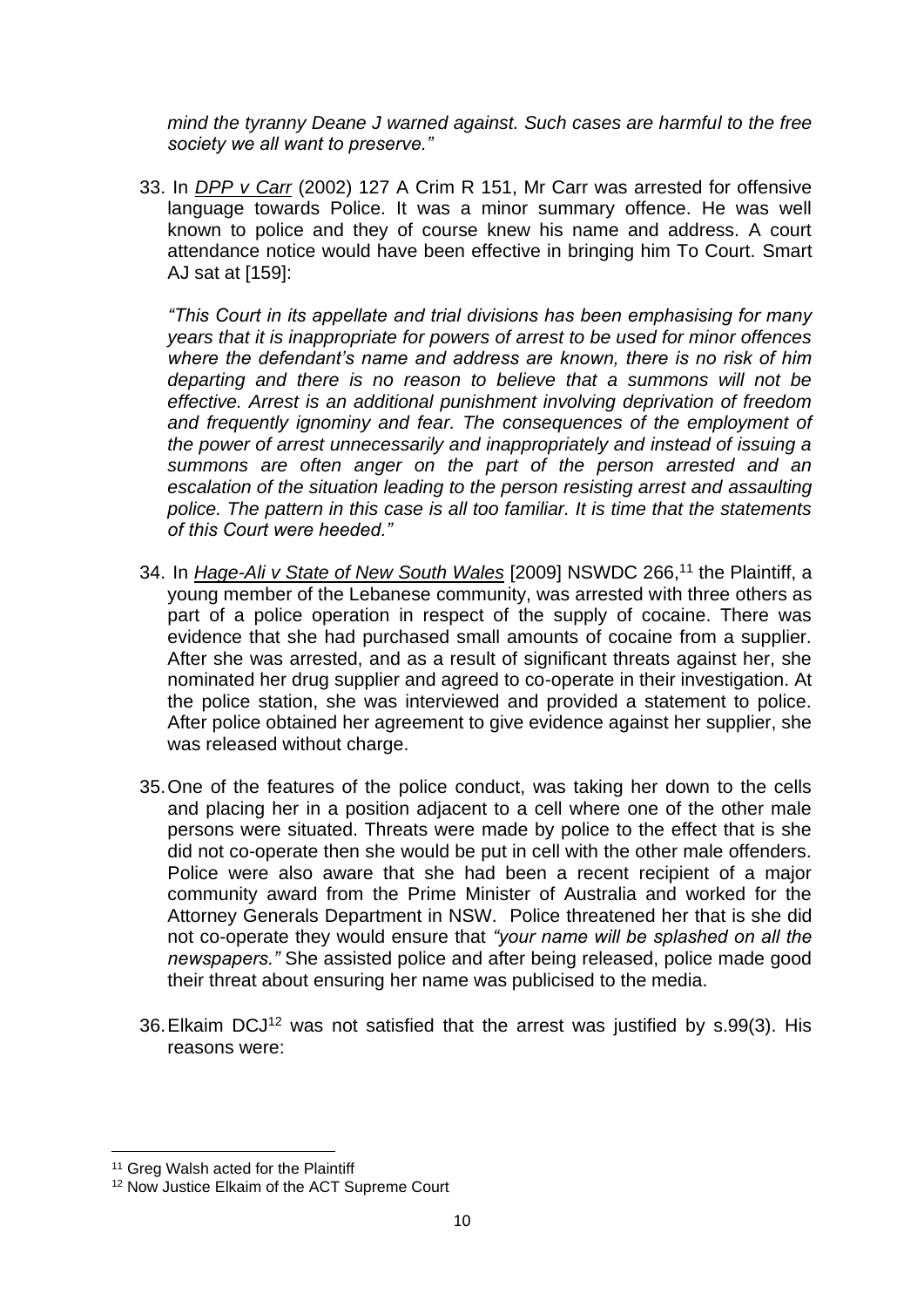- *"(a) I do not accept that [the arresting officers] gave individual consideration to the justification for the arrest against the background of [written operational orders] and the plain direction from [a senior officer]…*
- *(b) There was no consideration of matters personal to the Plaintiff as opposed to a general conclusion to this effect: if she has been supplying drugs then there must be a risk of flight, reoffending or destruction of evidence…*
- *(c) In any event there were not reasonable grounds to suspect any of the purposes in s.99(3) needed to be achieved."*
- 37.His Honour said (at para 202):

*"There must be, in my view, a deliberate addressing of the purposes in s.99(3) by the police officer concerning the particular person to be arrested. This is not to say that a 'ticking off of a checklist' exercise must be undertaken but rather that the facts personal to the person to be arrested must be considered.*

38.The Plaintiff also submitted that her arrest was for a collateral purpose, namely to obtain evidence against her supplier. However, His Honour held (at para 213):

*"Although there is a strong flavour of the arrest being made for the purpose of obtaining evidence against Mr B I do not think there is enough evidence to make a positive finding to this effect."*

39.In *Shalhoub v State of* NSW [2017] NSW DC 363, Taylor DCJ at [65] said:

*"No explanation was proffered as to why the officers gave no evidence about the necessity for arrest. Since this question concerned an officer's thoughts, only the officer could give relevant evidence. That Officer Love, for example, intended to arrest the front-seated passenger does not, by itself, persuade me that he was "satisfied that the arrest [was] reasonably necessary", less still that it was reasonably necessary for one of the reasons specified in s 99(1)(b) of LEPRA".*

40.His Honour at [66] found that:

*"no officer gave evidence of a belief that an arrest was reasonably necessary to prevent the continuation, repetition or commission of any offence. The State referred to a repetition of stalking, but as the off-duty female police officer was long gone, the possibility of a continuation of stalking her would be fanciful and was not submitted. No other person who might be stalked was identified."*

41.The case of *Hage-Ali v State of New South Wales* [2009] NSWDC 266, gives rise to police approaching arrest on the basis of stereotypes about offences or offenders. One particular area that relates to domestic violence offenders, in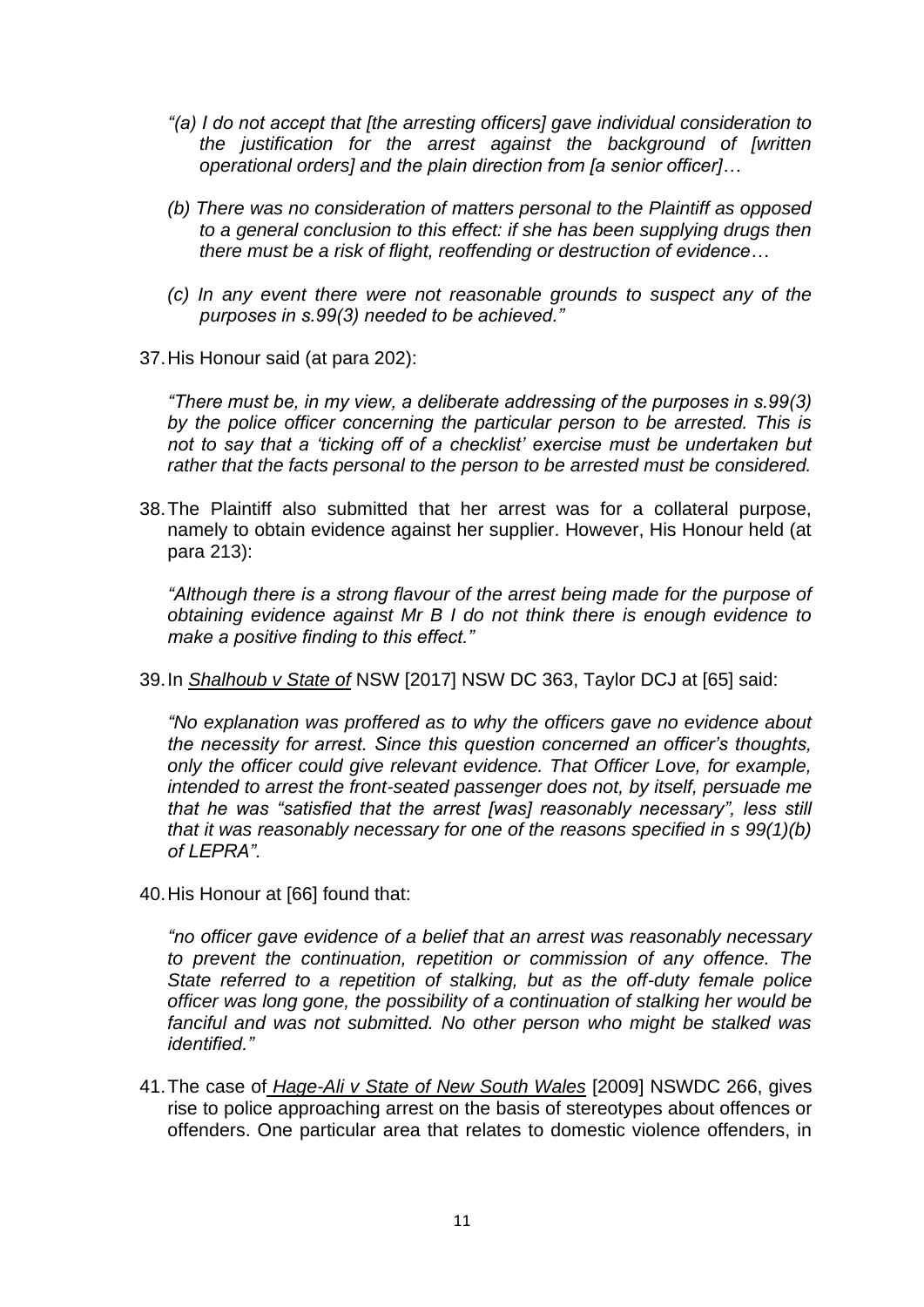the context of directions by for instance, a local area commander to arrest all suspects for domestic violence offences.<sup>13</sup>

- 42.A person who is arrested is entitled to know as soon as is reasonably practicable, why they are being arrested. Any police officer who arrests a person but fails to give the true reason for the arrest is liable for false imprisonment. See *Christie v Leachinsky* [1947] UKHL 2; [1947] AC 573, 587; *State of NSW v McCarthy* [2015] NSWCA 153 at [78]; ss.201 and 202 LEPRA.
- 43.A person is entitled to know why they being arrested so they can be put in a position to be able to give an explanation of any misunderstanding or to call attention to others for whom they may have been mistaken or give some other exculpatory reason. *State of NSW v Delly* [2007] NSWCA 303; (2007) 70 NSWLR 125 at [9]; [2007] NSWCA 33 at [9]; *Johnstone v State of NSW* [2010] NSWCA 70; (2010) 202 A Crim R 422 at [43].
- 44.Sections 201 and 202 of LEPRA, require a police officer as soon as reasonably practicable, after exercising a power to stop, search, arrest or direct a person to provide to the person the officer's name, place of duty and reason for the arrest.<sup>14</sup> Taylor DCJ held that no explanation was given by any of the officer's to Mr Shalhoub as to why they did not identify themselves or provide a reason for the arrest of him or his removal from the car. His Honour further held there was no evidence that investigation took place, at least no information was sought from the occupant about how long they had been in the car. LEPRA does not allow detention for the purpose of investigation unless there is first a lawful arrest. *Zaravinos v State of NSW* (2004) 62 NSWLR 58; [2004] NSWCA 320 at [37], where the Court of Appeal said:

*"The arrests were not lawful unless each decision to arrest was made in good*  faith and for the purposes for which the power to arrest exists, that is, the *purposes of bringing the person arrested before a Justice and conducting a prosecution, and not for some extraneous purpose. Arresting a person for the purpose of questioning him and investigating the circumstance of the suspected offence or of any other offence is arrest for an extraneous purpose.*

*It is even more clearly an extraneous purpose to arrest a person as a piece of unnecessary highhanded and humiliating behaviour in circumstances in which arrest is not reasonably necessary for the effective conduct of a prosecution. The availability of information and summons as an alternative course, and the considerations favouring and adverse to taking that alternative course, are relevant where the validity of the exercise of the power to arrest is in question.*

45.Taylor DCJ observed at [86] that during a struggle, it may not be reasonably practicable to provide the information required under s.202 of LEPRA, *John Edward Thornton v State of New South Wales* [2017 NSWCA 248 at [36].

<sup>&</sup>lt;sup>13</sup> See the Excellent Paper by Jane Sanders, Principal Solicitor, The Shopfront Youth Legal Centre, November 2018, Police Powers and Arrest and Detention

<sup>14</sup> *Shalhoub v State of NSW* [2017] NSWDC 363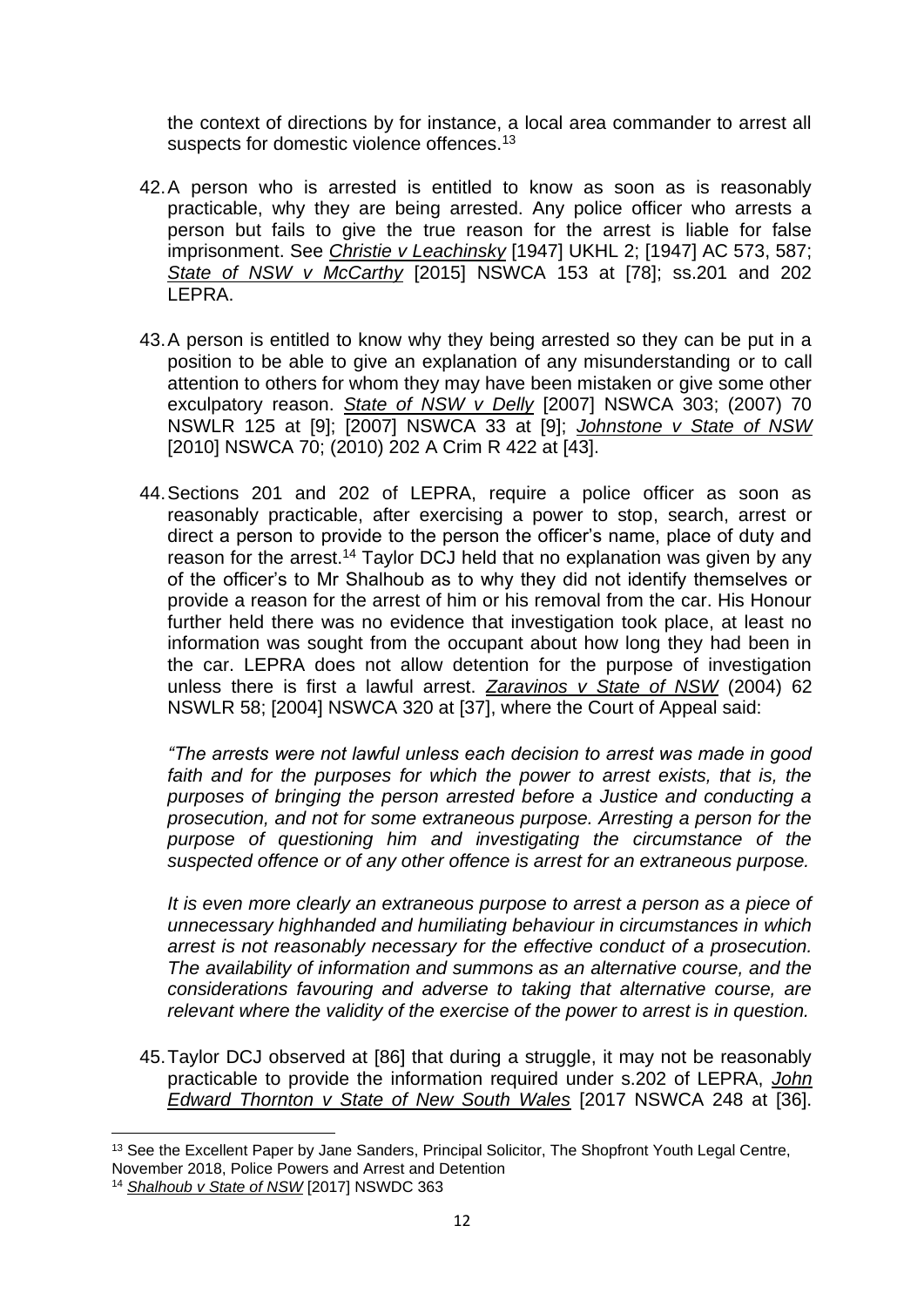Even though Mr Shalhoub was handcuffed, the s.202 information was still not given and he was thereafter searched and left for as much as 30 minutes before being given the statutory information. His Honour held there was no reason why the police when they stopped the car for not telling the occupants the reason for them being stopped and being directed to get out of the car.

46.Another issue that arose was whether a failure to provide as soon as reasonably practicable a reason for the arrest could retrospectively render prior conduct unlawful (that is, conduct before the earliest reasonably practicable time for provision of the information). In *State of NSW v McCarthy* [2015] NSWCA 153 at [78] 78 and [79], it was found that *"the lawfulness of that exercise is not expressed to be contingent on the subsequent provision of information*" that such a construction of s.202(1)(c) and 202(2) ought not be adopted as it would render *"the lawfulness of the conduct of the police officers uncertain."*

## **REASONABLE FORCE**

- 47. In *State of NSW v McMaster*; *State of New South Wales v Karakizos*; *State of New South Wales v McMaster* [2015] NSWCA 228<sup>15</sup> the Court of Appeal heard an appeal from Mahony DCJ in which His Honour awarded damages to Justin McMaster in the sum of \$512,450 and to his mother Georgia and sister Kayla Karakizos in the respective sums of \$89,910 and \$132,420.
- 48.On 26 September 2011 at about 12:35am, Justin McMaster was shot in the abdomen by a NSW Police Officer, Constable John Fanning. Present at the scene was his mother Georgia and sister Kayla. Another police officer, Constable Natasha Kleinman was also present. The shooting occurred when police had been called to attend a home invasion involving a brutal physical assault on Georgia and a serious assault on Kayla who had a knife held to her throat and was sexually assault. Georgia's youngest son, an infant, also had a knife held to his throat. The intruders were demanding money.
- 49.Justin and his de-facto partner Jasmin Potts, Georgia and Kayla lived at 4 Holmes Street. Jasmin was inside the granny flat attached to the residence at the time of the invasion. She telephoned 000 and reported the invasion. Constable Fanning and Kleiman who were on duty reported to a police radio message as to the incident. The information was that the intruders had a knife.
- 50.Police arrived in Holmes Street and parked between house number 6 and 8. Kayla saw the police van and ran towards it. Georgia had been hiding in the house next door. She ran down the street after Kayla. The two police officers spoke to Georgia and Kayla outside 6 Holmes Street. Justin emerged from number 4 and ran down the road carrying a curtain rod which he had grabbed from inside the granny flat. It was made out of aluminium and was 1.5 long and 1-2 inches in diameter.

<sup>&</sup>lt;sup>15</sup> The author acted for Justin McMaster and his sister Kayla Karakizos.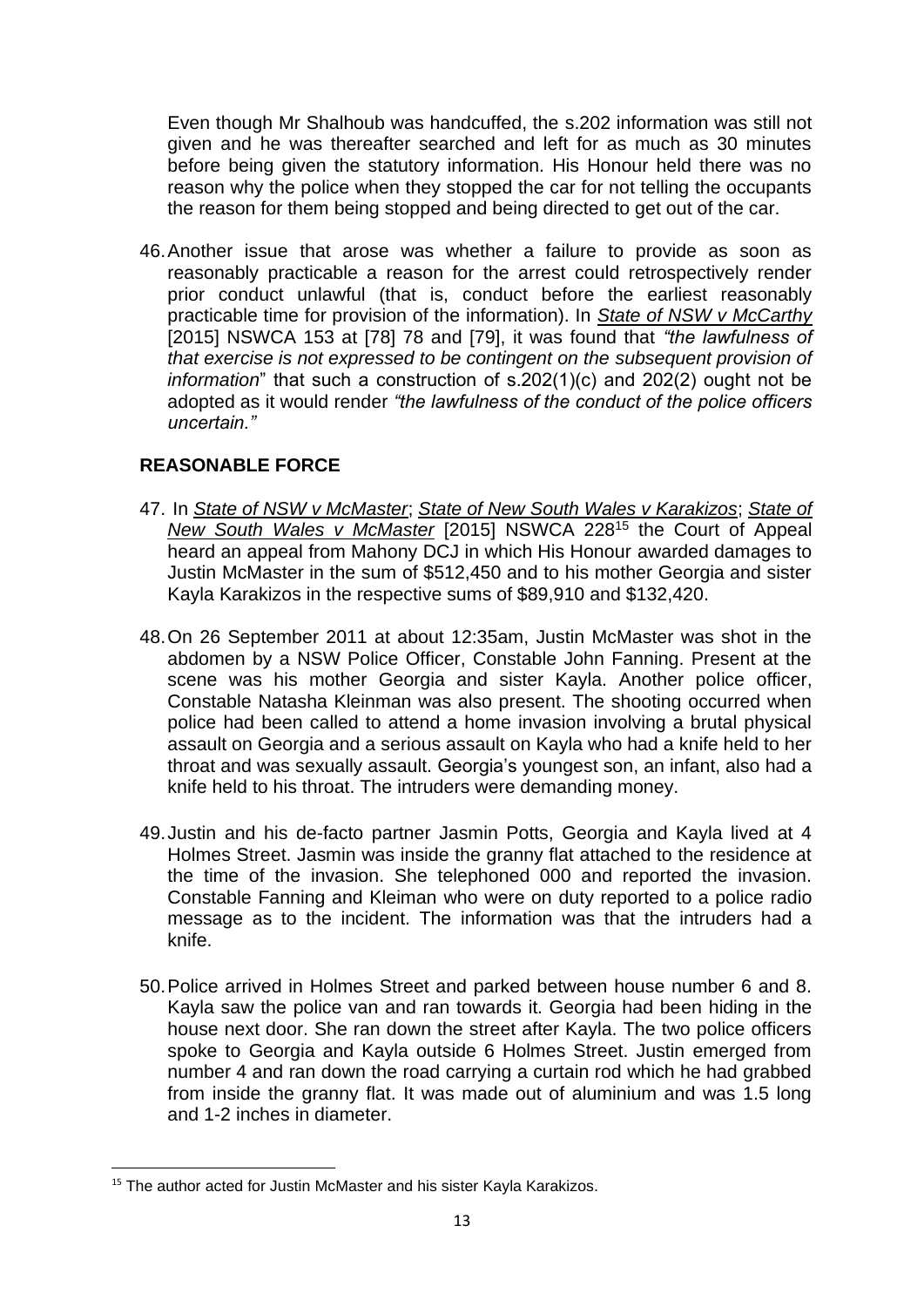- 51.Constable Fanning shot Justin as Justin approached the group. The shooting was no more than 2 minutes after Constable Fanning had arrived at the scene.
- 52.Justin, Georgia and Kayla brought proceedings against the State under the *Civil Liability Act* 2002 (NSW). Justin alleged the shooting by Constable Fanning constituted an assault and battery and trespass to the person. Georgia and Kayla brought proceedings against the State under the *Law Reform (Miscellaneous Provisions) Act* 1944 (NSW), s.4, claiming they had suffered severe nervous shock and depressive illness and associated sequelae as a consequence of being present when Justin was shot.
- 53.Mahony DCJ found that the State was liable to Justin on the basis that Constable Fanning had committed a deliberate assault and battery and trespass to this person. His Honour rejected the State's defence of selfdefence. Georgia and Kayla also succeeded in their claims.
- 54.Taylor DCJ made a number of factual findings which is set out in the Court of Appeal judgment at [13] (1-28).
- 55.The Court of Appeal constituted by Beazley P (McColl and Meagher JJA agreeing) pronounced a number of important findings in the appeal:
	- *(1) Police officers exercising force in the course of their duties are not excused from liability for battery by reason of an honest belief based on reasonable grounds that the force used was necessary to prevent a breach of the peace. The existence of any such common law principle is not supported by authority. [36]-[39].*

*Australian Capital Territory v Crowley [\[2012\] ACTCA 52;](https://www.austlii.edu.au/cgi-bin/viewdoc/au/cases/act/ACTCA/2012/52.html) 273 FLR 370; State of NSW v Tyszyk [\[2008\] NSWCA 107;](https://www.austlii.edu.au/cgi-bin/viewdoc/au/cases/nsw/NSWCA/2008/107.html) State of New South Wales v Spearpoint [\[2009\] NSWCA 233.](https://www.austlii.edu.au/cgi-bin/viewdoc/au/cases/nsw/NSWCA/2009/233.html)*

*(2) The trial judge was in error in his findings as to the location of the police officers and Georgia and Kayla when Justin was shot and in finding that Justin was not running towards either of the officers at that time. His Honour should have found that Justin was 2-3m away from Constable Kleinman when he was shot. [112]; [121]-[127]; [349]-[351]; [353].*

*Abalos v Australian Postal Commission [\[1990\] HCA 47;](https://www.austlii.edu.au/cgi-bin/viewdoc/au/cases/cth/HCA/1990/47.html) [171 CLR 167](https://www.austlii.edu.au/cgi-bin/LawCite?cit=171%20CLR%20167)*

*(3) The trial judge was in error in finding that Justin did not pose a direct threat to Constable Kleinman when he was shot. This followed from the circumstance that Justin was running towards Constable Kleinman, holding a metal rod and yelling and it was not clear that Constable Kleinman was able to defend herself with her Taser. Further, the trial*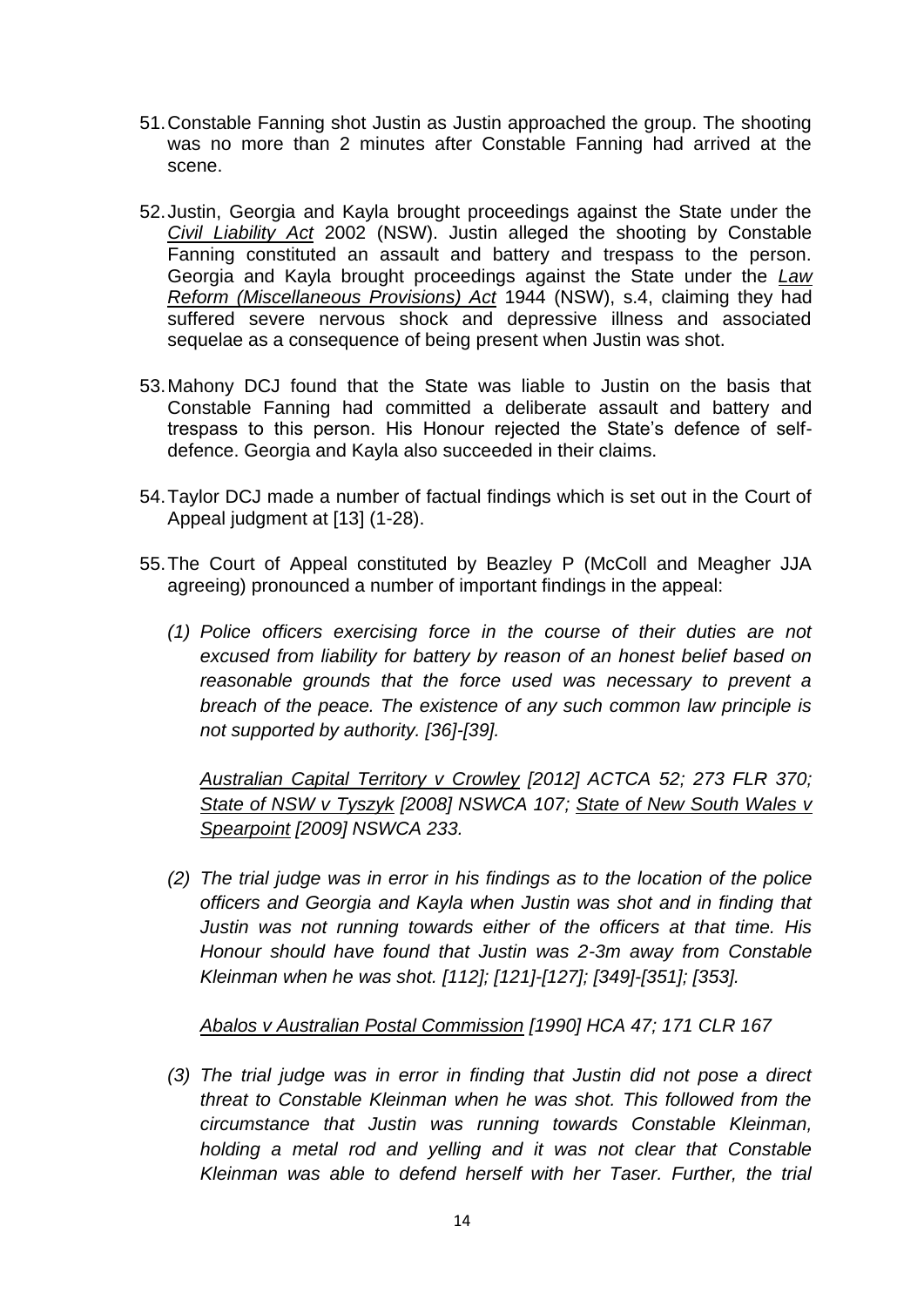*judge ought to have found that Constable Fanning acted in order to defend Constable Kleinman and that he subjectively believed that his actions were necessary. [127]-[131]; [140]-[143]; [352].*

*(4) At common law, the defence of self-defence in the civil context is made out if the defendant subjectively believed, on reasonable grounds, that what he did was necessary for the protection of himself or another. The proportionality of the defendant's response to the harm threatened is a*  factor to be taken into account in the application of that test but is not *inherently determinative. In light of the facts as they ought to have been found, the defence of self-defence at common law was made out. [166]- [167]; [170]; [174]-[175]; [180]-[184]; [361]-[365].*

*Underhill v Sherwell [\[1997\] NSWCA 325;](https://www.austlii.edu.au/cgi-bin/LawCite?cit=%5b1997%5d%20NSWCA%20325) Zecevic v Director of Public Prosecutions (Vic) [\[1987\] HCA 26;](https://www.austlii.edu.au/cgi-bin/viewdoc/au/cases/cth/HCA/1987/26.html) [162 CLR 645;](https://www.austlii.edu.au/cgi-bin/LawCite?cit=162%20CLR%20645) Watkins v State of Victoria [\[2010\] VSCA 138;](https://www.austlii.edu.au/cgi-bin/viewdoc/au/cases/vic/VSCA/2010/138.html) 27 VR 543; Miller v Sotiropoulos [\[1997\]](https://www.austlii.edu.au/cgi-bin/LawCite?cit=%5b1997%5d%20NSWCA%20204)  [NSWCA 204;](https://www.austlii.edu.au/cgi-bin/LawCite?cit=%5b1997%5d%20NSWCA%20204) George v Rockett [\[1990\] HCA 26;](https://www.austlii.edu.au/cgi-bin/viewdoc/au/cases/cth/HCA/1990/26.html) [170 CLR 10;](https://www.austlii.edu.au/cgi-bin/LawCite?cit=170%20CLR%2010) Lean v R [\(1993\) 66 A Crim R 296.](https://www.austlii.edu.au/cgi-bin/LawCite?cit=%281993%29%2066%20A%20Crim%20R%20296)*

*(5) Justin was acting unlawfully by committing an assault in contravention of the [Crimes Act 1900](https://www.austlii.edu.au/cgi-bin/viewdoc/au/legis/nsw/consol_act/ca190082/) (NSW), [s 61](https://www.austlii.edu.au/cgi-bin/viewdoc/au/legis/nsw/consol_act/ca190082/s61.html) at the time he was shot. Responsibility for that assault was not precluded by the operation of [s 418](https://www.austlii.edu.au/cgi-bin/viewdoc/au/legis/nsw/consol_act/ca190082/s418.html) as he was not acting to prevent any particular attack. It followed that the State made out the defence of self-defence pursuant to [s 52](https://www.austlii.edu.au/cgi-bin/viewdoc/au/legis/nsw/consol_act/cla2002161/s52.html) of the [Civil Liability Act.](https://www.austlii.edu.au/cgi-bin/viewdoc/au/legis/nsw/consol_act/cla2002161/) [190]-[199].*

*R v Knight [\(1988\) 35 A Crim R 314;](https://www.austlii.edu.au/cgi-bin/LawCite?cit=%281988%29%2035%20A%20Crim%20R%20314) Vallance v The Queen [\[1961\] HCA](https://www.austlii.edu.au/cgi-bin/viewdoc/au/cases/cth/HCA/1961/42.html)  [42;](https://www.austlii.edu.au/cgi-bin/viewdoc/au/cases/cth/HCA/1961/42.html) [108 CLR 56;](https://www.austlii.edu.au/cgi-bin/LawCite?cit=108%20CLR%2056) Blackwell v The Queen [\[2011\] NSWCA 93;](https://www.austlii.edu.au/cgi-bin/viewdoc/au/cases/nsw/NSWCA/2011/93.html) [81 NSWLR](https://www.austlii.edu.au/cgi-bin/LawCite?cit=81%20NSWLR%20119)  [119;](https://www.austlii.edu.au/cgi-bin/LawCite?cit=81%20NSWLR%20119) Macpherson v Brown [\(1975\) 12 SASR 184;](https://www.austlii.edu.au/cgi-bin/LawCite?cit=%281975%29%2012%20SASR%20184) Pemble v The Queen [\[1971\] HCA 20;](https://www.austlii.edu.au/cgi-bin/viewdoc/au/cases/cth/HCA/1971/20.html) [124 CLR 107;](https://www.austlii.edu.au/cgi-bin/LawCite?cit=124%20CLR%20107) Taikato v The Queen [\[1996\] HCA 28;](https://www.austlii.edu.au/cgi-bin/viewdoc/au/cases/cth/HCA/1996/28.html) [186](https://www.austlii.edu.au/cgi-bin/LawCite?cit=186%20CLR%20454)  [CLR 454.](https://www.austlii.edu.au/cgi-bin/LawCite?cit=186%20CLR%20454)*

*(6) "Unlawful" as it appears in [s 52](https://www.austlii.edu.au/cgi-bin/viewdoc/au/legis/nsw/consol_act/cla2002161/s52.html) of the [Civil Liability Act](https://www.austlii.edu.au/cgi-bin/viewdoc/au/legis/nsw/consol_act/cla2002161/) extends to conduct which is purely tortious such that the section may apply as a defence to*  liability for actions done in self-defence against the commission of a tort. *Justin was at least negligent as to the commission of a civil assault when he was shot and [s 52](https://www.austlii.edu.au/cgi-bin/viewdoc/au/legis/nsw/consol_act/cla2002161/s52.html) therefore applies on that additional basis. [200]- [209].*

*Alcan (NT) Alumina Pty Ltd v Commissioner of Territory Revenue [\[2009\]](https://www.austlii.edu.au/cgi-bin/viewdoc/au/cases/cth/HCA/2009/41.html)  [HCA 41;](https://www.austlii.edu.au/cgi-bin/viewdoc/au/cases/cth/HCA/2009/41.html) [239 CLR 27;](https://www.austlii.edu.au/cgi-bin/LawCite?cit=239%20CLR%2027) SAS Trustee Corporation v Woolard [\[2014\]](https://www.austlii.edu.au/cgi-bin/viewdoc/au/cases/nsw/NSWCA/2014/75.html)  [NSWCA 75;](https://www.austlii.edu.au/cgi-bin/viewdoc/au/cases/nsw/NSWCA/2014/75.html) Barton v Armstrong [\[1969\] 2 NSWR 451;](https://www.austlii.edu.au/cgi-bin/LawCite?cit=%5b1969%5d%202%20NSWR%20451) Venning v Chin [\(1974\) 10 SASR 299;](https://www.austlii.edu.au/cgi-bin/LawCite?cit=%281974%29%2010%20SASR%20299) Stanley v Powell [\[1891\] 1 QB 86;](https://www.austlii.edu.au/cgi-bin/LawCite?cit=%5b1891%5d%201%20QB%2086) McHale v Watson [\[1964\] HCA 64;](https://www.austlii.edu.au/cgi-bin/viewdoc/au/cases/cth/HCA/1964/64.html) [111 CLR 384;](https://www.austlii.edu.au/cgi-bin/LawCite?cit=111%20CLR%20384) Macpherson v Brown [\(1975\) 12 SASR 184.](https://www.austlii.edu.au/cgi-bin/LawCite?cit=%281975%29%2012%20SASR%20184)*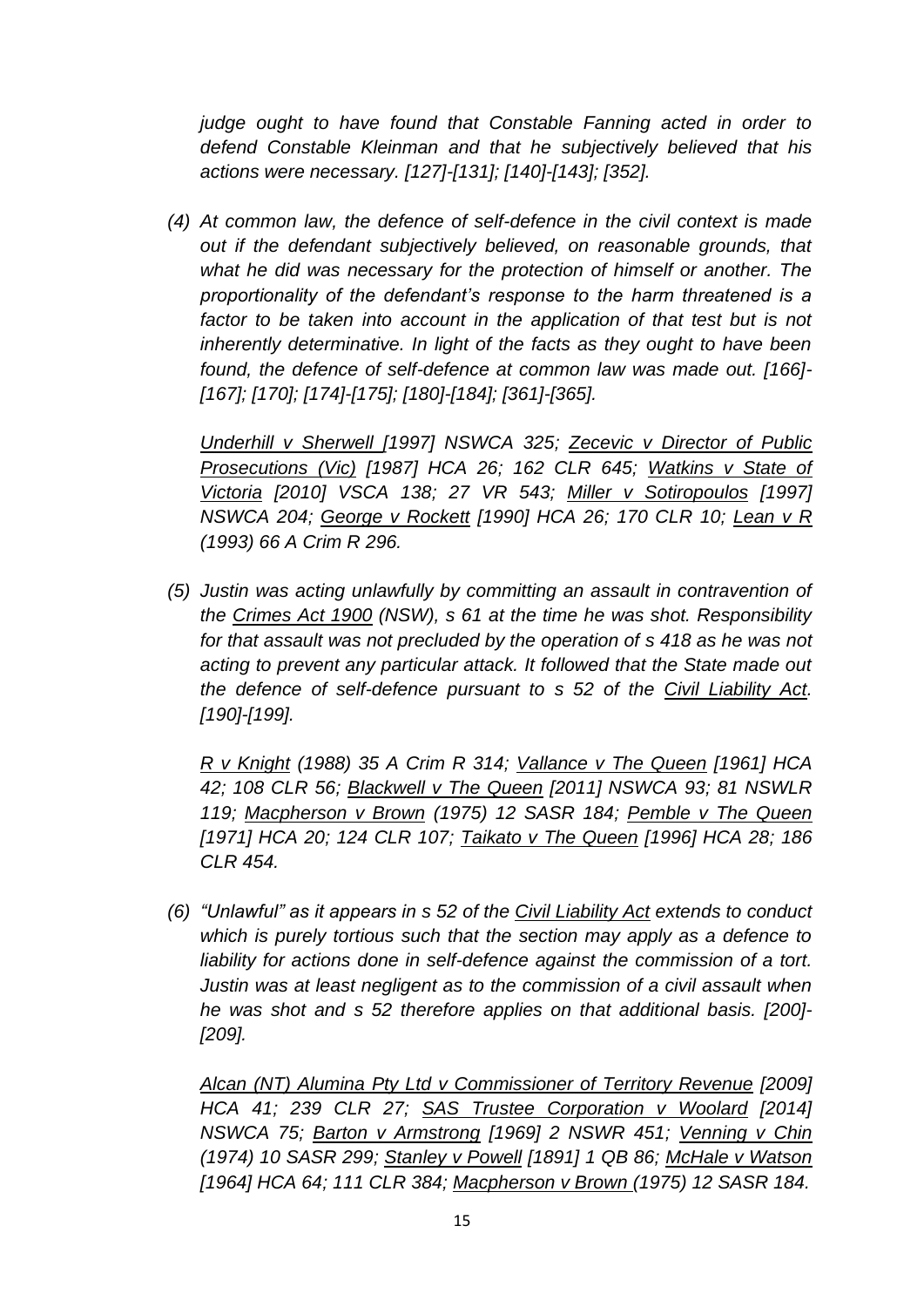*(7) The defence of necessity requires that there be a situation of immediate danger and the actions taken, as viewed at the time they were taken, were reasonably necessary. It is not an answer to the defence that, in the event, the actions were not necessary. The circumstances of the shooting, this defence was made out. [214]-[225].*

*Dehn v Attorney-General [\[1988\] NZHC 418;](http://www.nzlii.org/nz/cases/NZHC/1988/418.html) [\(1988\) 2 NZLR 564;](https://www.austlii.edu.au/cgi-bin/LawCite?cit=%281988%29%202%20NZLR%20564) Rigby v Chief Constable of Northamptonshire [\[1985\] 1 WLR 1242;](https://www.austlii.edu.au/cgi-bin/LawCite?cit=%5b1985%5d%201%20WLR%201242) Esso Petroleum Co Ltd v Southport Corporation [\[1956\] AC 218;](https://www.austlii.edu.au/cgi-bin/LawCite?cit=%5b1956%5d%20AC%20218) Southwark London Borough Council v Williams [\[1971\] Ch 734;](https://www.austlii.edu.au/cgi-bin/LawCite?cit=%5b1971%5d%20Ch%20734) Cope v Sharpe (No 2) [\[1912\] 1 KB 496;](https://www.austlii.edu.au/cgi-bin/LawCite?cit=%5b1912%5d%201%20KB%20496) State of NSW v Riley [\[2003\] NSWCA 208;](https://www.austlii.edu.au/cgi-bin/viewdoc/au/cases/nsw/NSWCA/2003/208.html) [57 NSWLR](https://www.austlii.edu.au/cgi-bin/LawCite?cit=57%20NSWLR%20496)  [496.](https://www.austlii.edu.au/cgi-bin/LawCite?cit=57%20NSWLR%20496)*

*(8) The phrase "act, neglect or default", as it appears in the [Law Reform](https://www.austlii.edu.au/cgi-bin/viewdoc/au/legis/nsw/consol_act/lrpa1944404/)  [\(Miscellaneous Provisions\) Act 1944,](https://www.austlii.edu.au/cgi-bin/viewdoc/au/legis/nsw/consol_act/lrpa1944404/) s 4 is not limited to cases in which the wrongful act was negligent, such that the section may apply in any case in which a wrongful act gives rise to civil liability. However, as in this case there was no wrongful act, no liability to Georgia or Kayla arose. [234]-[249].*

*Gifford v Strang Patrick [\[2003\] HCA 33;](https://www.austlii.edu.au/cgi-bin/LawCite?cit=%5b2003%5d%20HCA%2033) [214 CLR 269;](https://www.austlii.edu.au/cgi-bin/LawCite?cit=214%20CLR%20269) Chester v Waverley Corporation [\[1939\] HCA 25;](https://www.austlii.edu.au/cgi-bin/viewdoc/au/cases/cth/HCA/1939/25.html) [62 CLR 1;](https://www.austlii.edu.au/cgi-bin/LawCite?cit=62%20CLR%201) Bourhill v Young [\[1942\]](http://www.bailii.org/uk/cases/UKHL/1942/5.html)  [UKHL 5;](http://www.bailii.org/uk/cases/UKHL/1942/5.html) [\[1943\] AC 92;](https://www.austlii.edu.au/cgi-bin/LawCite?cit=%5b1943%5d%20AC%2092) Scala v Mammolitti [\[1965\] HCA 63;](https://www.austlii.edu.au/cgi-bin/viewdoc/au/cases/cth/HCA/1965/63.html) [114 CLR 153.](https://www.austlii.edu.au/cgi-bin/LawCite?cit=114%20CLR%20153)*

*(9) The cause of action at common law for which Georgia and Kayla contended was not pleaded below and raised legal and factual questions which were not explored at trial. It followed that leave should be refused to rely upon the notices of contention. Further, there was no authority that clearly demonstrated the independent existence of the cause of action. [256]-[265]; [273]-[274].*

*Johnson v The Commonwealth [\[1927\] NSWStRp 9;](https://www.austlii.edu.au/cgi-bin/viewdoc/au/cases/nsw/NSWStRp/1927/9.html) [\(1927\) 27 SR \(NSW\)](https://www.austlii.edu.au/cgi-bin/LawCite?cit=%281927%29%2027%20SR%20%28NSW%29%20133)  [133;](https://www.austlii.edu.au/cgi-bin/LawCite?cit=%281927%29%2027%20SR%20%28NSW%29%20133) Vairy v Wyong Shire Council [\[2005\] HCA 62;](https://www.austlii.edu.au/cgi-bin/viewdoc/au/cases/cth/HCA/2005/62.html) [223 CLR 422;](https://www.austlii.edu.au/cgi-bin/LawCite?cit=223%20CLR%20422) State of New South Wales v Spearpoint [\[2009\] NSWCA 233;](https://www.austlii.edu.au/cgi-bin/viewdoc/au/cases/nsw/NSWCA/2009/233.html) Modbury Triangle Shopping Centre v Anzil [\[2000\] HCA 61;](https://www.austlii.edu.au/cgi-bin/viewdoc/au/cases/cth/HCA/2000/61.html) [205 CLR 254;](https://www.austlii.edu.au/cgi-bin/LawCite?cit=205%20CLR%20254) University of Wollongong v Metwally (No 2) [\[1985\] HCA 28;](https://www.austlii.edu.au/cgi-bin/viewdoc/au/cases/cth/HCA/1985/28.html) [60 ALR 68;](https://www.austlii.edu.au/cgi-bin/LawCite?cit=60%20ALR%2068) Coulton v Holcombe [\[1986\] HCA 33;](https://www.austlii.edu.au/cgi-bin/viewdoc/au/cases/cth/HCA/1986/33.html) [162 CLR 1;](https://www.austlii.edu.au/cgi-bin/LawCite?cit=162%20CLR%201) Multicon Engineering Pty Ltd v Federal Airports Corporation [\(1997\) 47 NSWLR 631;](https://www.austlii.edu.au/cgi-bin/LawCite?cit=%281997%29%2047%20NSWLR%20631) Bibby Financial Services Australia Pty Ltd Sharma [\[2014\] NSWCA 37;](https://www.austlii.edu.au/cgi-bin/viewdoc/au/cases/nsw/NSWCA/2014/37.html) Wilkinson v Downton [\[1897\] 2 QB 57;](https://www.austlii.edu.au/cgi-bin/LawCite?cit=%5b1897%5d%202%20QB%2057) Jaensch v Coffey [\[1984\] HCA 52;](https://www.austlii.edu.au/cgi-bin/viewdoc/au/cases/cth/HCA/1984/52.html) [155 CLR 549;](https://www.austlii.edu.au/cgi-bin/LawCite?cit=155%20CLR%20549) Magill v Magill [\[2006\] HCA 51;](https://www.austlii.edu.au/cgi-bin/viewdoc/au/cases/cth/HCA/2006/51.html) [226 CLR 551;](https://www.austlii.edu.au/cgi-bin/LawCite?cit=226%20CLR%20551) Nationwide News v Naidu [\[2007\] NSWCA 377;](https://www.austlii.edu.au/cgi-bin/viewdoc/au/cases/nsw/NSWCA/2007/377.html) Monis v The Queen; Droudis v The Queen [2013] HCA 4; 249 CLR 92.*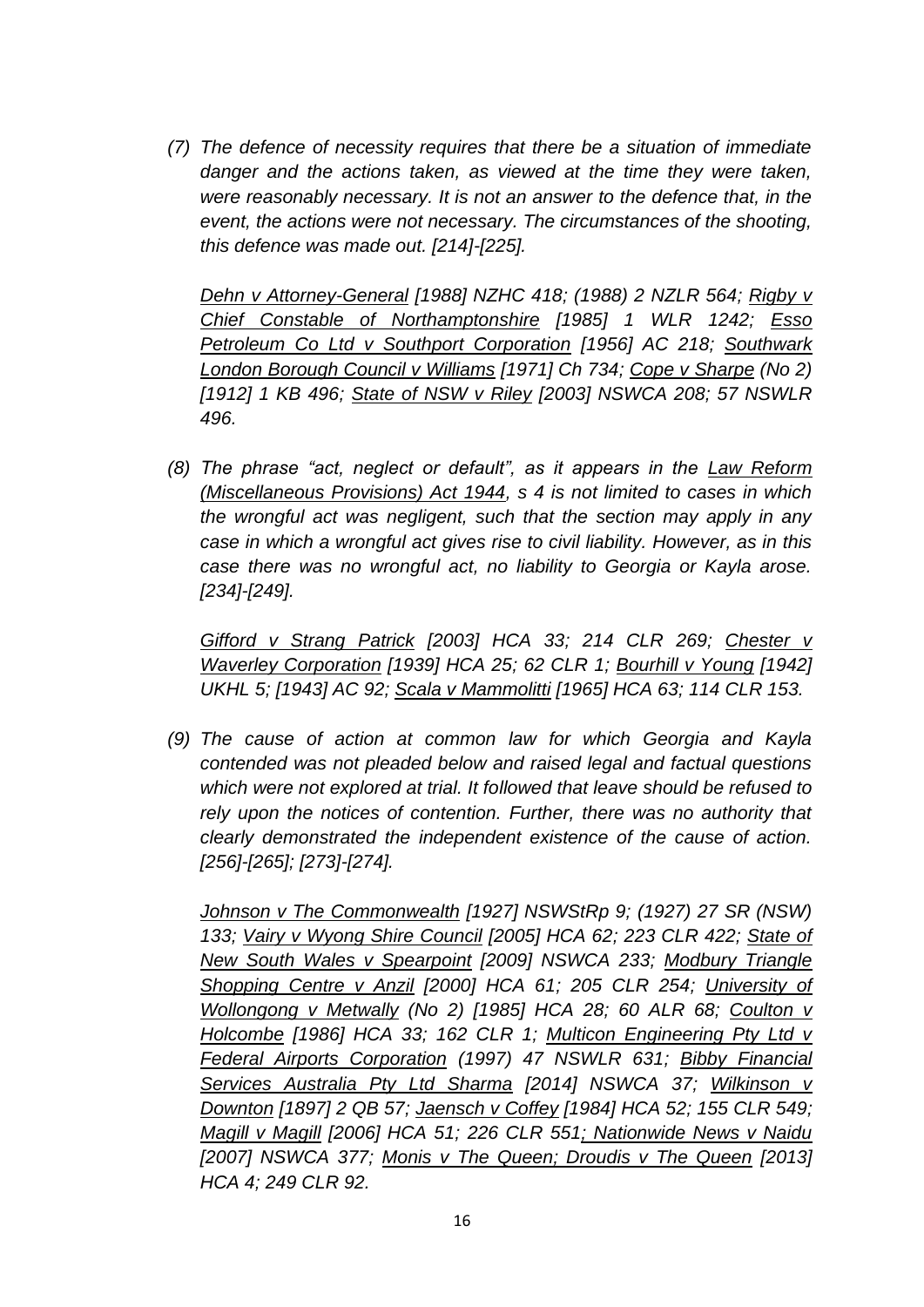- *(10)The trial judge was not in error in the awards of general damages or damages for loss of earning capacity he made to Justin. However, particularly as the shooting occurred without intent to do wrong and in the heat of a particularly difficult moment, his Honour erred in awarding aggravated and exemplary damages. [285]-[288]; [296]; [303]; [309].*
- 56.Section ss.230, 231 LEPRA, requires police to use reasonable force in effecting an arrest. The case of *Shalhoub v State of NSW*, illustrates the unreasonableness of force by police.
- 57.At the time Mr Shalhoub was removed from the car and thrown face down on the ground, Officer Dunn struck him on the head on a number of occasions. He described what he did as follows, *"I probably did about five or six hammer strikes to his shoulder as a distractionary technique to try and pull his right arm out from under him as I'm doing these hammer strikes. As we are all in a struggle, a few of these hammer strikes missed and hit him on the side of the head."*
- 58. At [93] Taylor DCJ observed that a hammer strike is a forceful, downward motion extending the arm to strike someone with the bottom of the fist. Officer Dunn said he did not intend to hit Mr Shalhoub on the side of the head. He subsequently noticed that Mr Shalhoub had blood on his mouth and swelling on the right side of his face. He wasn't prepared to concede that this occurred as a result of the hammer strikes.
- 59.Officer Dunn then gave evidence *"I don't know where I hit him."* he could not say *"whether it was below or above his right ear."* He tried to suggest that the facial marks on Mr Shalhoub may have been when he hit the ground.
- 60.The interview that was conducted by police and the contemporaneous photographs, clearly show that Mr Shalhoub had readily observable facial and head injuries. There was no evidence from any other Officer of striking Mr Shalhoub in the head. Taylor DCJ made a finding that Officer Dunn repeatedly struck Mr Shalhoub on the head and face to cause the injuries to him.
- 61.The other feature of whether reasonable force was used, was the search conducted by Officer Dunn. Officer Dunn, in conducting the search felt Mr Shalhoub's private area. He patted him down and said to him *"what's inside there?"* Mr Shalhoub said *"its my penis".* Officer Dunn said *"mate what's there".* Mr Shalhoub said *"it's my penis".* He goes *"come one mate"* and then *"he flopped my – he undone my button, pulled my pants down and he started taking my penis out and grabbed it and I started screaming at him and then he stopped it."*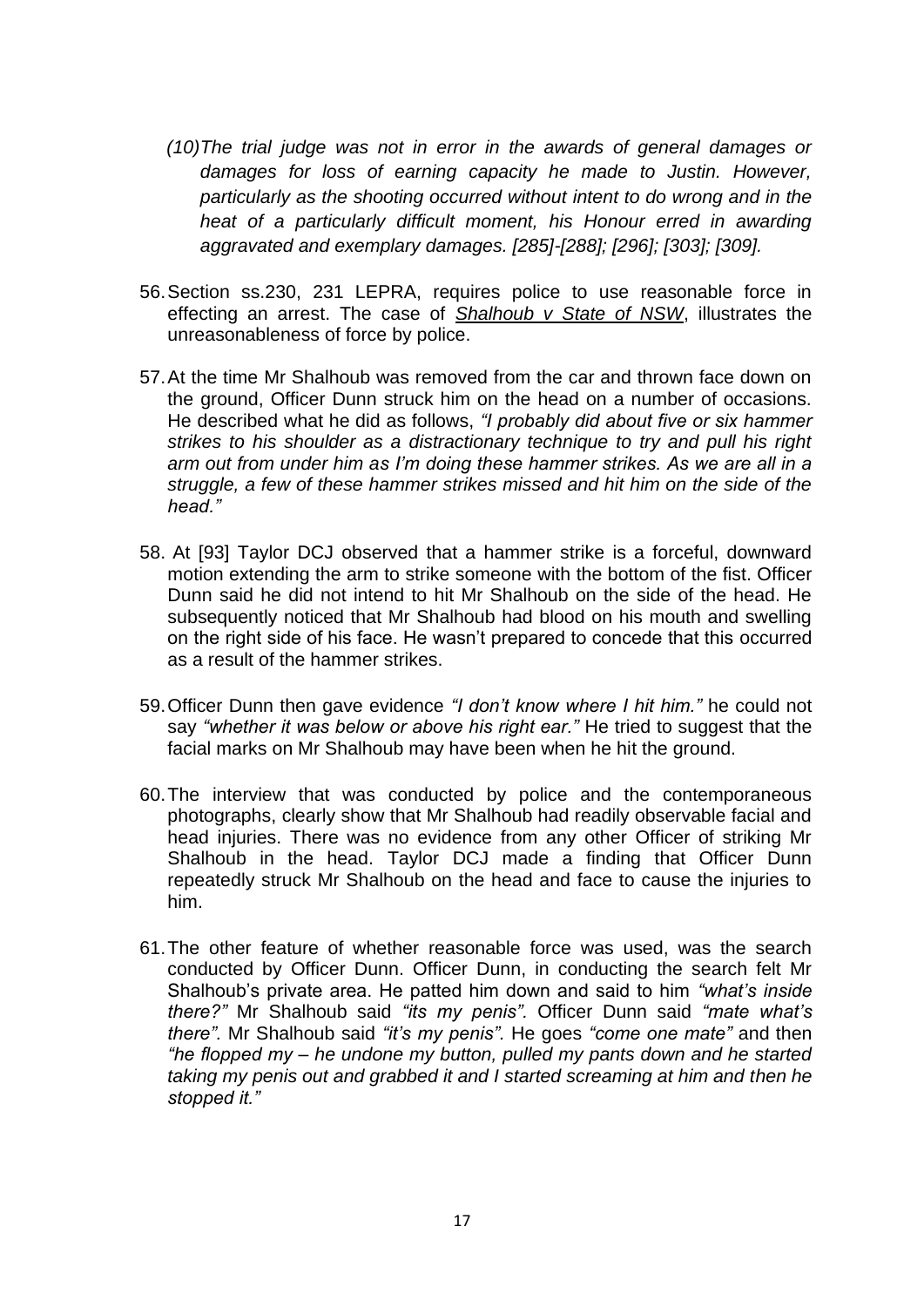- 62.Mustapha Nefatti gave evidence and heard Mr Shalhoub say to Officer Dunn *"what are you doing? Why are you touching me there, because I looked over and they were touching him – in his private area while searching him."*
- 63.The evidence went on for some length. Taylor DCJ made a finding that Mr Shalhoub's evidence complaining about the search and being *"touched in his private area"* was supported by Mustapha Neffati. It was also supported by Officer Dunn. His Honour accepted Mr Shalhoub was searched about his groin area, his belt was removed and the top button of his jeans was undone and Officer Dunn squeezed his penis whilst *"scrunching his pockets"* and also grabbed his penis when covered by his underpants.

#### **PERIOD OF DETENTION**

- 64.In *Shalhoub v State of NSW,* Mr Shalhoub and the other occupants of the Lexus was stopped and removed from the car at about 2:20am. The police records show that Mr Shalhoub was arrested at David Road Barden Ridge at 2:40am or 2:50am on the basis he was "*stalking/intimidating an off duty police officer."* After investigating the contents of Wassim Neffati's mobile phone, police concluded that Mustapha Neffati and Mr Shalhoub were not in the car at the time that the car appeared to be following the off duty female police officer. Mustapha Neffati was released but Inspector York decided that Mr Shalhoub (along with Wassim Neffati) should be taken to Bankstown Police Station perhaps in connection with investigation of *"resist arrest."* At 3:05am, Mr Shalhoub was placed in a police van and conveyed to Bankstown Police Station. He arrived at 3:25am and took part in a police interview from 5:46am to 6:08am and was released without charge at 7:40am.
- 65.Taylor DCJ found that the arrest and detention of Mr Shalhoub was unlawful. His Honour specifically made this finding *"Mr Shalhoub was entitled to resist, forcefully, the unlawful arrest and assaults but if the arrest for stalking was lawful, contrary to my several findings, then Mr Shalhoub was not entitled to resist an arrest."*
- 66.The only evidence of resistance, on the part of Mr Shalhoub, was that whilst in the car he grabbed the seatbelt and on Officer Dunn's account, swearing and refusing to get out at about 2:20am. There is no other suggestion that he was aggressive towards police. The alleged failure to present his arms for handcuffing and his verbal abuse must be viewed in the context where he brought to ground by police and was being hit around the head and face by Officer Dunn and Officer Hurney. This occurred 40 minutes before he was taken to Bankstown Police Station during which period there was no resistance. There was no evidence of Mr Shalhoub being told prior to his arrival at Bankstown Police Station anything about *"resist arrest"* let alone his continued detention was for this arrest. There was also no evidence of any officer being satisfied that a reason in s.99(1)(b) rendered continued confinement reasonably necessary. By 3:05am when the suspected offence of stalking had evaporated, there was no indication of any resistance by Mr Shalhoub and no suggestion that a repetition of resistance was the reason why arrest was seen as reasonably necessary.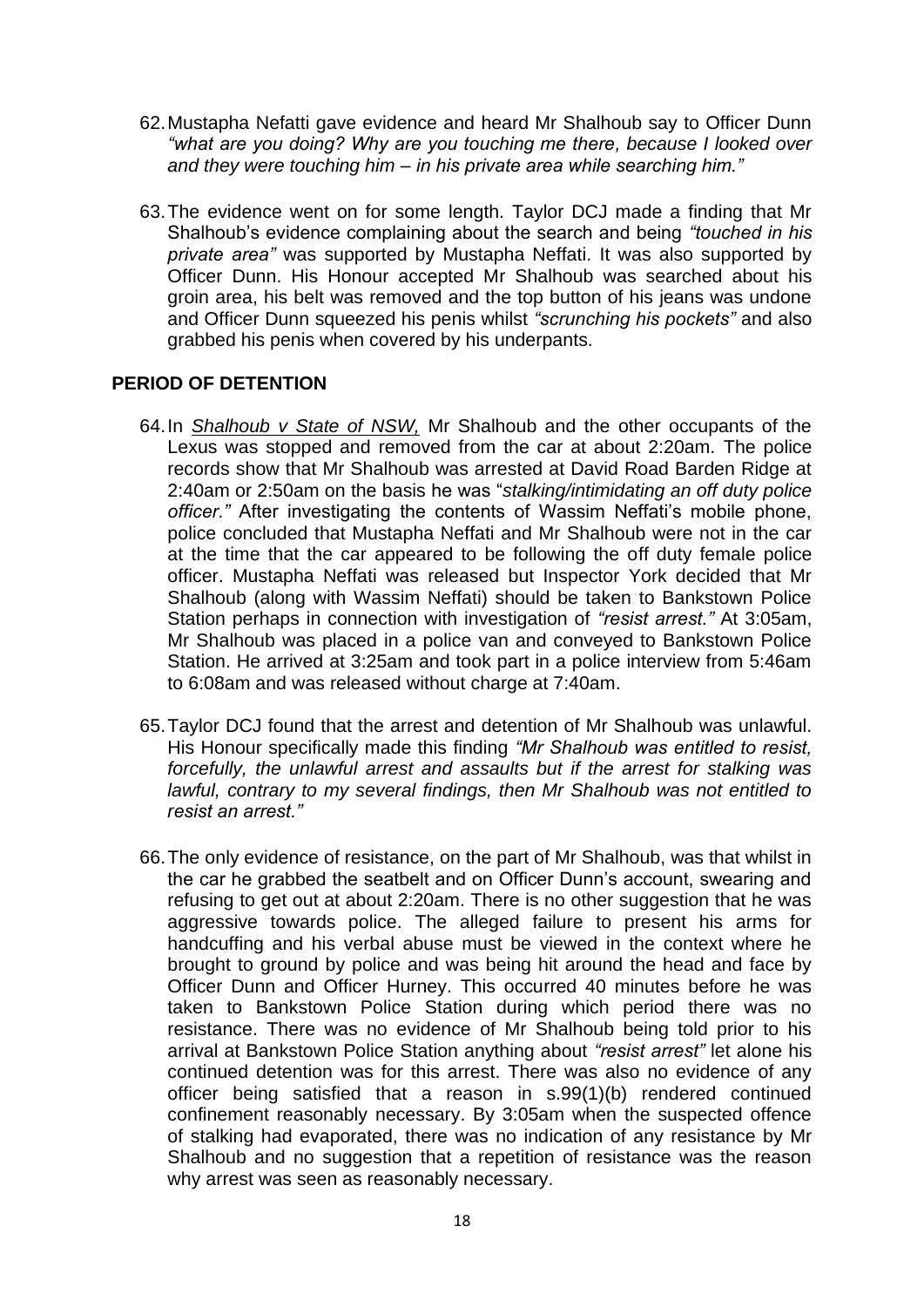67.His Honour made a finding that there was no basis to continue Mr Shalhoub arrest after 3:05am by which time the police were aware that he was not in the Lexus at the suspected time it was following the off duty police officer.

#### *BAIL ACT 2013*

68.Section 77 *Bail Act* 2013 is as follows:

#### *77 Actions that may be taken to enforce bail requirements*

- *(1) A police officer who believes, on reasonable grounds, that a person has*  failed to comply with, or is about to fail to comply with, a bail *[acknowledgment](http://www8.austlii.edu.au/cgi-bin/viewdoc/au/legis/nsw/consol_act/ba201341/s4.html#bail_acknowledgment) or a [bail condition,](http://www8.austlii.edu.au/cgi-bin/viewdoc/au/legis/nsw/consol_act/ba201341/s4.html#bail_condition) may:* 
	- *(a) decide to take no action in respect of the failure or threatened failure, or*
	- *(b) issue a warning to the person, or*
	- *(c) issue a notice to the person (an "application notice" ) that requires the person to appear before a [court](http://www8.austlii.edu.au/cgi-bin/viewdoc/au/legis/nsw/consol_act/ba201341/s4.html#court) or [authorised justice,](http://www8.austlii.edu.au/cgi-bin/viewdoc/au/legis/nsw/consol_act/ba201341/s4.html#authorised_justice) or*
	- *(d) issue a [court](http://www8.austlii.edu.au/cgi-bin/viewdoc/au/legis/nsw/consol_act/ba201341/s4.html#court) attendance notice to the person (if the police officer believes the failure is an [offence\)](http://www8.austlii.edu.au/cgi-bin/viewdoc/au/legis/nsw/consol_act/ba201341/s4.html#offence), or*
	- *(e) arrest the person, without warrant, and take the person as soon as practicable before a [court](http://www8.austlii.edu.au/cgi-bin/viewdoc/au/legis/nsw/consol_act/ba201341/s4.html#court) or [authorised justice,](http://www8.austlii.edu.au/cgi-bin/viewdoc/au/legis/nsw/consol_act/ba201341/s4.html#authorised_justice) or*
	- *(f) apply to an [authorised justice](http://www8.austlii.edu.au/cgi-bin/viewdoc/au/legis/nsw/consol_act/ba201341/s4.html#authorised_justice) for a warrant to arrest the person.*
- *(2) However, if a police officer arrests a person, without warrant, because of a failure or threatened failure to comply with a [bail acknowledgment](http://www8.austlii.edu.au/cgi-bin/viewdoc/au/legis/nsw/consol_act/ba201341/s4.html#bail_acknowledgment) or a [bail](http://www8.austlii.edu.au/cgi-bin/viewdoc/au/legis/nsw/consol_act/ba201341/s4.html#bail_condition)  [condition,](http://www8.austlii.edu.au/cgi-bin/viewdoc/au/legis/nsw/consol_act/ba201341/s4.html#bail_condition) the police officer may decide to discontinue the arrest and release the person (with or without issuing a warning or notice).*
- *(3) The following matters are to be considered by a police officer in deciding whether to take action, and what action to take (but do not limit the matters that can be considered):* 
	- *(a) the relative seriousness or triviality of the failure or threatened failure,*
	- *(b) whether the person has a reasonable excuse for the failure or threatened failure,*
	- *(c) the personal attributes and circumstances of the person, to the extent known to the police officer,*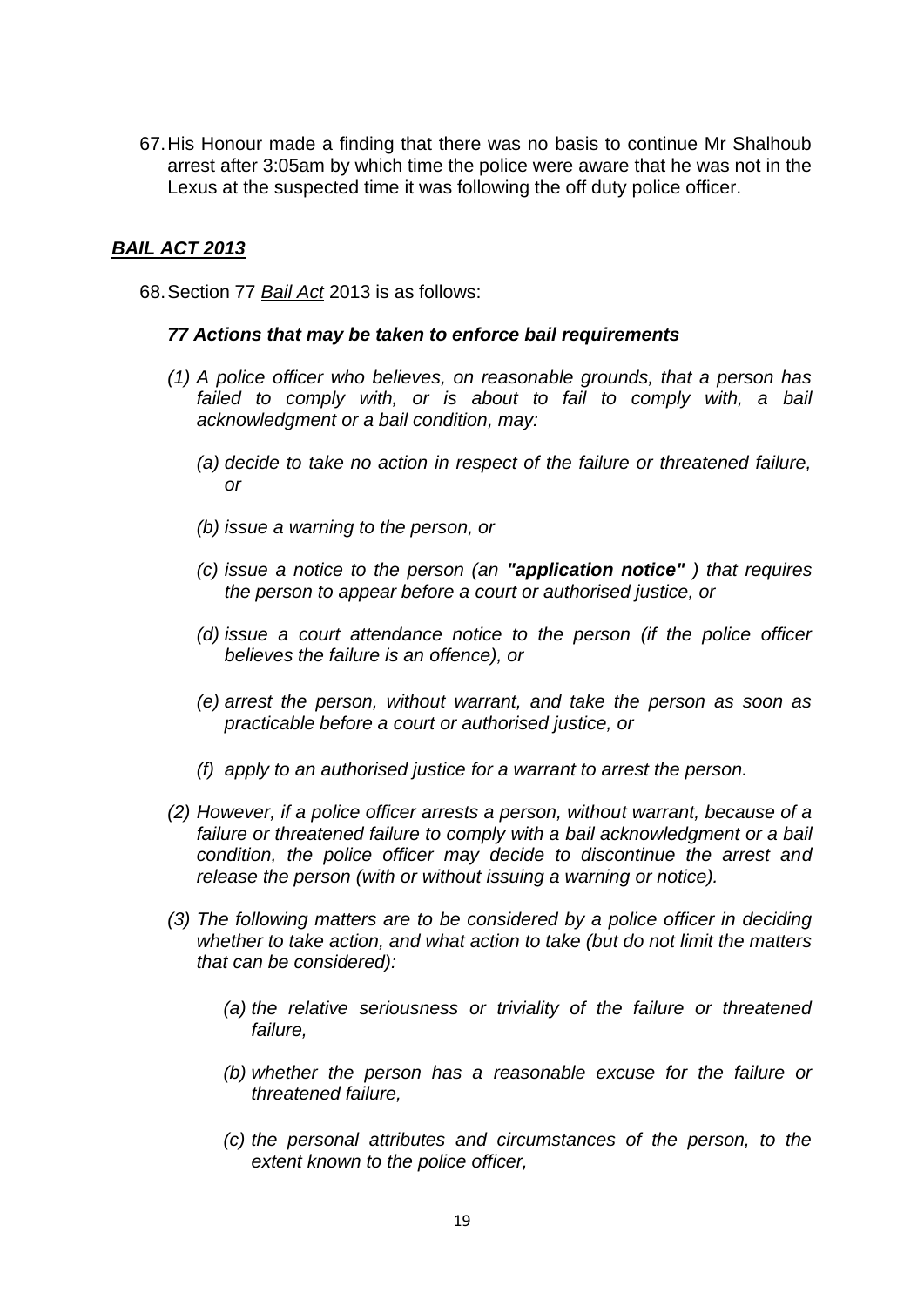- *(d) whether an alternative course of action to arrest is appropriate in the circumstances.*
- *(4) An [authorised justice](http://www8.austlii.edu.au/cgi-bin/viewdoc/au/legis/nsw/consol_act/ba201341/s4.html#authorised_justice) may, on application by a police officer under this section, issue a warrant to apprehend a person granted [bail](http://www8.austlii.edu.au/cgi-bin/viewdoc/au/legis/nsw/consol_act/ba201341/s4.html#bail) and bring the person before a [court](http://www8.austlii.edu.au/cgi-bin/viewdoc/au/legis/nsw/consol_act/ba201341/s4.html#court) or [authorised justice.](http://www8.austlii.edu.au/cgi-bin/viewdoc/au/legis/nsw/consol_act/ba201341/s4.html#authorised_justice)*
- *(5) If a warrant for the arrest of a person is issued under this Act or any other Act or law, a police officer must, despite subsection (1), deal with the person in accordance with the warrant.*

*Note : [Section 101](http://www8.austlii.edu.au/cgi-bin/viewdoc/au/legis/nsw/consol_act/leara2002451/s101.html) of the [Law Enforcement \(Powers and Responsibilities\) Act](http://www8.austlii.edu.au/cgi-bin/viewdoc/au/legis/nsw/consol_act/leara2002451/)  [2002 g](http://www8.austlii.edu.au/cgi-bin/viewdoc/au/legis/nsw/consol_act/leara2002451/)ives power to a police officer to arrest a person in accordance with a warrant.* 

- *(6) The regulations may make further provision for application notices.*
- 69.An important case in respect of s.77 *Bail Act* is *DPP (NSW) v GW* [2018] NSWSC 50. In this case Rothman J considered an appeal by the DPP from a decision of a Children's Court Magistrate dismissing proceeding against the defendant, who is a 14 year old aboriginal girl on bail with curfew conditions.
- 70.The defendant was observed walking in the street and a police officer identified her and that she was in breach of her bail conditions. She ran away. A key issue was that the police officer gave evidence that there was no alternative to arresting her in respect of the breach of bail.
- 71.The Children's Court Magistrate held that the arrest was unlawful because the arresting officer had not considered any alternatives and evidence was excluded under s.138 *Evidence Act.* The charges were dismissed. Rothman J decisively held that the failure to consider alternatives to arrest will not mean that the arrest is unlawful. His Honour said:

*"It is not every case of a failure to consider all of the options available for a breach of bail that would render an arrest or chase improper. The circumstances of that situation must be considered.*

*Where, as here, the defendant flees arguably even before the chase commences, there may be insufficient time to consider the other options available under [s 77](https://www.austlii.edu.au/cgi-bin/viewdoc/au/legis/nsw/consol_act/ba201341/s77.html) of the [Bail Act.](https://www.austlii.edu.au/cgi-bin/viewdoc/au/legis/nsw/consol_act/ba201341/) If there were insufficient time in an urgent situation, it could not be said to be improper for a police officer not to consider every other option. An example may suffice.*

*Let us assume bail is granted on conditions which include a restriction on the presence of an accused within a specified distance of her or his spouse's residence. Let us further assume, that a police officer, knowing of the conditions of bail, observes the accused in the front yard of the accused's spouse's residence. The failure to consider the options available other than*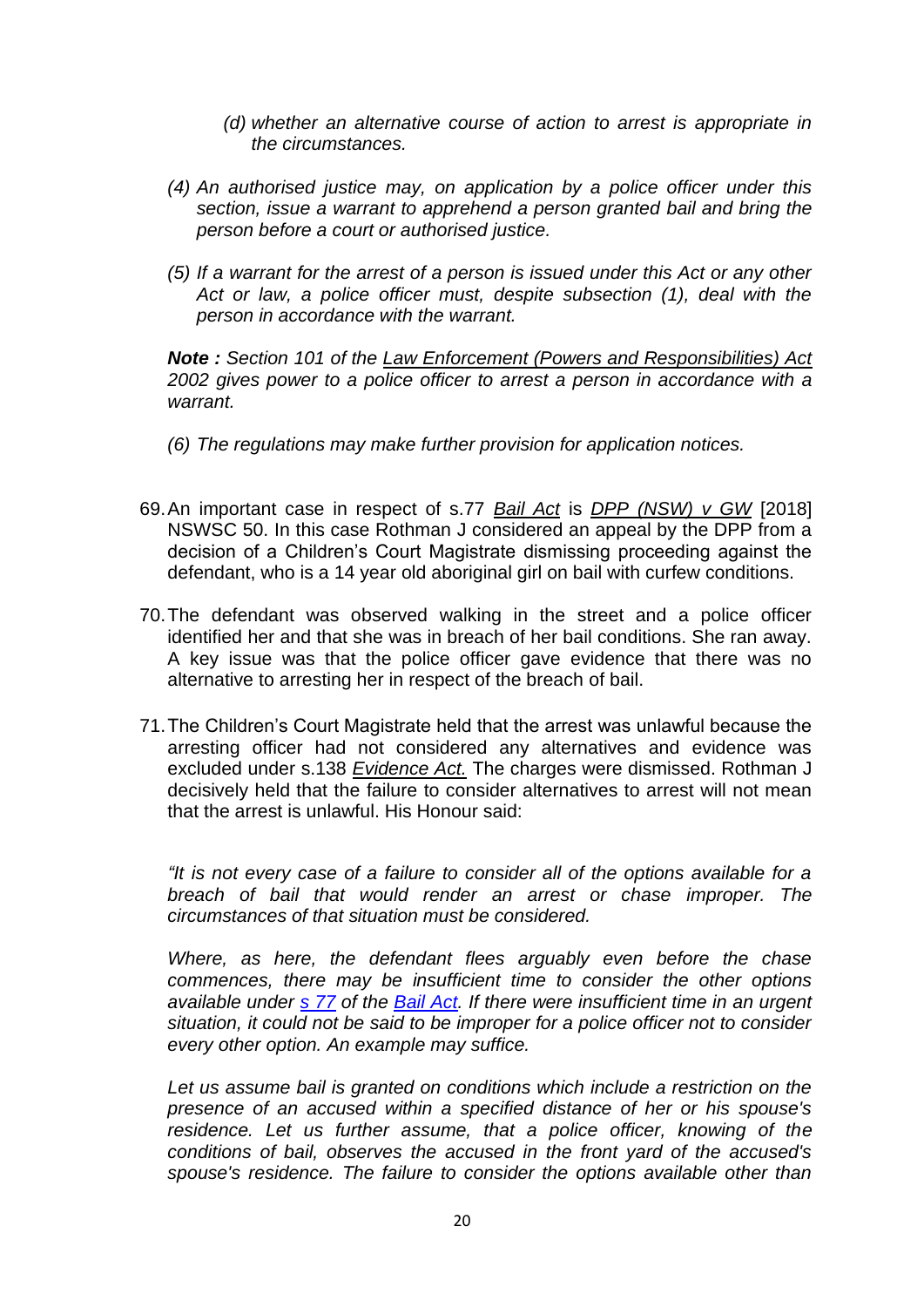*arrest may be wholly appropriate because of the perceived urgency. There is no blanket rule.*

*The reasons of the learned Magistrate did not disclose conclusions of fact from which one can assume or determine that the conduct of failing to consider options other than arrest was an impropriety. Nor do the reasons disclose whether the Constable had sufficient time to consider other options. The judgment of her Honour in NT v R is not a prescription that should be applied to every situation of arrest, without regard to the circumstances that led to a failure to consider other options.*

*Nothing in the foregoing should be taken to condone or to encourage the arrest or continued detention of young persons and, in particular, young*  persons of Aboriginal descent. It is a blight on society that, despite the *findings of the Royal Commission into Aboriginal Deaths in Custody and since those findings have been published, there has been an increasing rate of incarceration of persons of Aboriginal descent.*

*The experience of those involved in this area is that positive, therapeutic steps, such as those undertaken in Redfern under the guidance of Inspector Freudenstein, have a far greater effect on the incidence of criminal conduct and the incarceration of Aboriginal persons than continued arrest of such persons and their continued involvement in the cycle of criminality associated*  with custody. Further, culturally appropriate steps are more effective in *achieving a positive outcome.*

*Lastly, it is necessary, given the foregoing comments, for the Court to reinforce the comments (usually made in the context of a bail application) that it is inappropriate for the powers of arrest to be used for minor offences, where the defendant's name and address are known and there is no risk of the defendant fleeing. Further, in particular, the provisions of [s 8](https://www.austlii.edu.au/cgi-bin/viewdoc/au/legis/nsw/consol_act/cpa1987261/s8.html) of the [Children \(Criminal Proceedings\) Act 1987](https://www.austlii.edu.au/cgi-bin/viewdoc/au/legis/nsw/consol_act/cpa1987261/) (NSW) emphasise the inappropriateness of treating the arrest of a young person as the first and primary option, even though arrest may "technically" be permitted."*

72.A police officer in exercising a discretion to arrest for breach of bail, ought to consider those matters referred to in sub-section 77(3).<sup>16</sup>

## **CITIZEN'S ARREST**

- 73.Section 100 of LEPRA refers to a person other than a police officer who may arrest a person to stop the circumstances are:
	- a) the person is in the act of committing an offence under any Act or statutory instrument, or

<sup>16</sup> *R v Paris* [2001] NSWCCA 83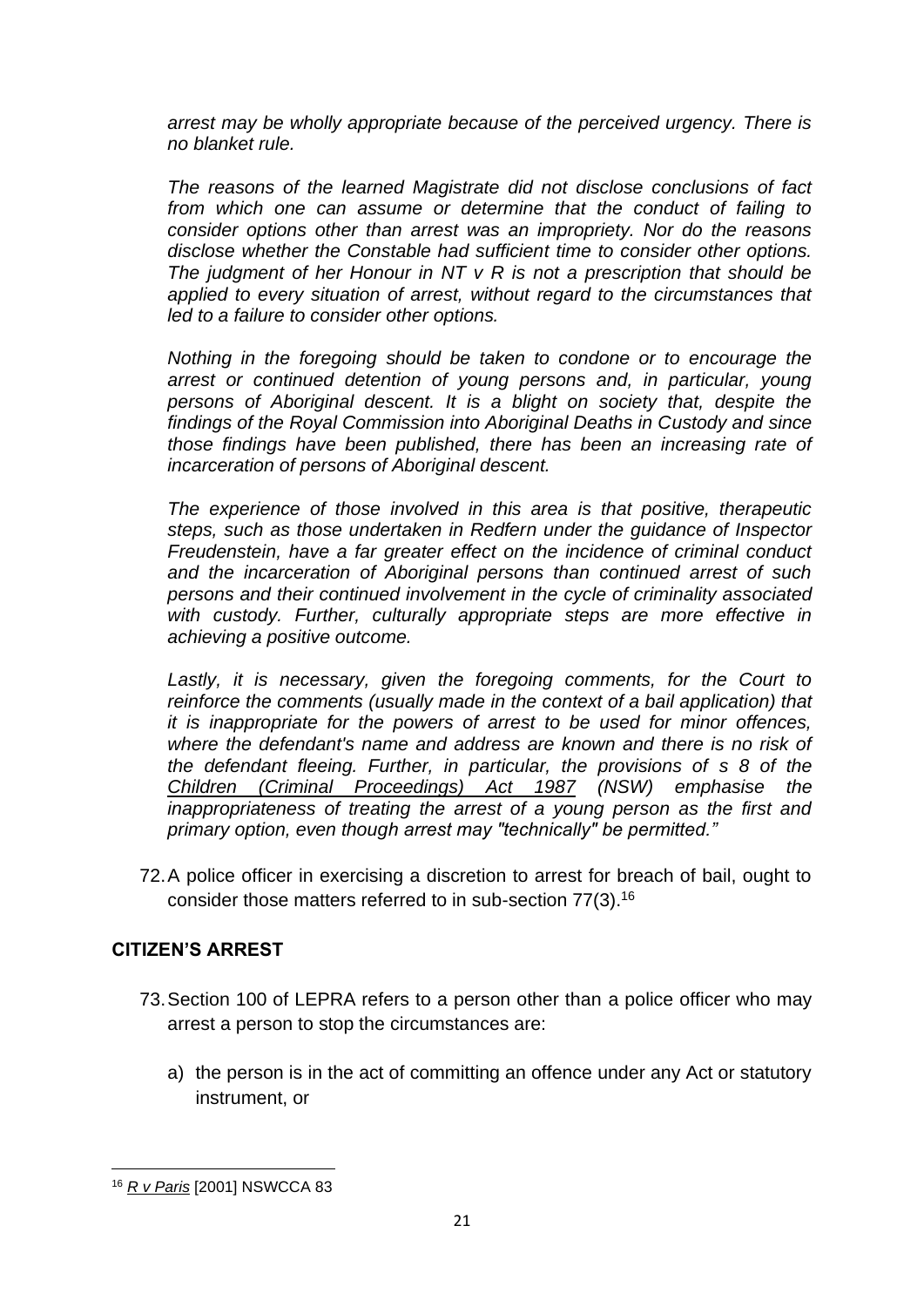(b) the person has just committed any such offence, or

(c) the person has committed a [serious indictable offence](http://www8.austlii.edu.au/cgi-bin/viewdoc/au/legis/nsw/consol_act/leara2002451/s3.html#serious_indictable_offence) for which the person has not been tried.

- 74.It is important that a citizen who arrests must have witnessed the offence or satisfied that the offence has been committed (*Brown v G J Coles* (1985) 59 ALR 455).
- 75.The citizen also has a common law power to arrest for breach of the peace, *Albert v Lavin* [1982] AC 546 at 565. In *Albert v Lavin* at [565] Lord Diplock said:

*"Every citizen in whose presence a breach of the peace is being, or reasonably appears to be about to be, committed has the right to take responsible steps to make the person who is breaking, or is threatening to break the peace refrain from doing so and those reasonable steps in appropriate cases will include detaining him against his will."*

- 76.An interesting point is that even though a person maybe the subject of a citizen's arrest, the person arrested is still entitled to know the reason why they have been arrested. See *Christie v Leachinsky* [1947] 1 All ER 567.
- 77.Police is NSW have a common law power to arrest for breach of the peace, *DPP v Armstrong* [2010] NSWSC 885, *Poidevin v Semaan* [2013] NSWCA 334.

## **MALICIOUS PROSECUTION**

- 78.In order to succeed in action for damages for malicious prosecution, a plaintiff must prove:
	- i. That the prosecution was initiated by the defendant;
	- ii. That the prosecution terminated favorably to the plaintiff;
	- iii. That the defendant acted with malice in bringing or maintaining the prosecution; and
	- iv. That the prosecution was brought or maintained without reasonable and probable cause.<sup>17</sup>

<sup>17</sup> See *A v State of New South Wales* (2007) 230 CLR 500 at [1]. Greg Walsh acted for A in this matter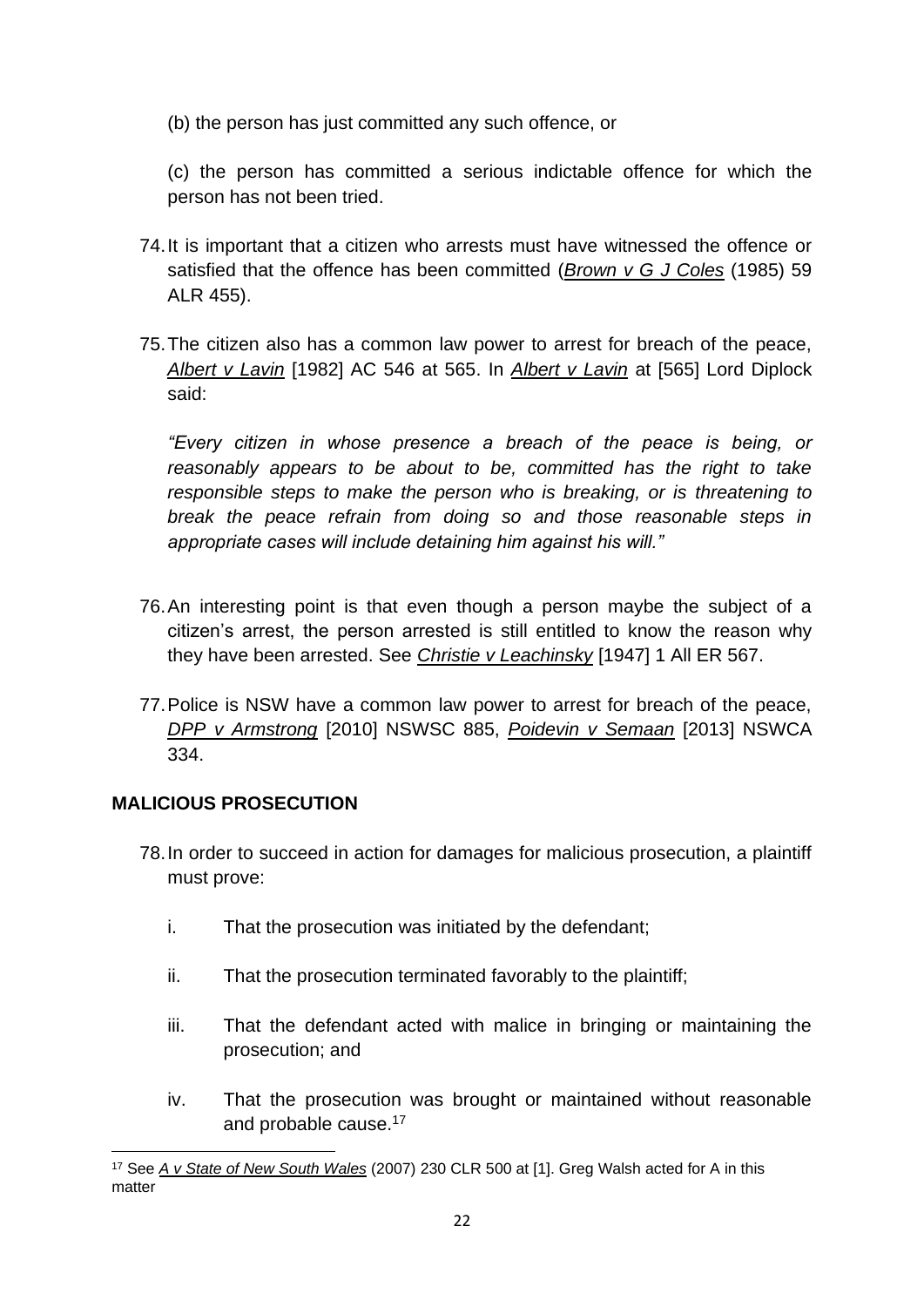- 79.In *A v State of New South Wales*, A was charged with two alleged offences of sexual assault upon his stepsons. He was a civilian employed by the NSW Police Department.
- 80.There was evidence that the youngest complainant had been influenced by the older complainant, to maintain an allegation against his step-father. Greg Walsh represented A in the criminal proceedings which were heard at the Campbelltown Local Court. The police officer, Detective Floros spoke to Mr Walsh and in doing so in effect stated that *"A would not have been charged if he'd not been an employee of the Police Department…"*
- 81. In the course of the criminal proceedings, the younger complainant admitted in cross-examination by Mr Walsh, that he had been given access to his older brother's statement by police and FACS officers and there had been discussion about the allegations made by the older brother in the presence of and involving the younger complainant. The prosecutor was also present. The charges were dismissed by the Magistrate.
- 82.A, instituted proceedings in the District Court seeking damages for malicious prosecution. The action was heard by Cooper DCJ. Mr Walsh had to withdraw from the proceedings as he was a material witness and actually gave evidence in those proceedings. the plaintiff, A, was successful and awarded damages. The State of NSW appealed. The Court of Appeal unanimously upheld the appeal and leave was sought to appeal to the High Court in behalf of A which was granted. In a unanimous judgment, A's appeal was upheld.

#### **Initiation of the prosecution by the defendant**

83.In *A v State of New South Wales* at [34]:

*"the identification of the appropriate defendant in a case of malicious prosecution is not always straightforward. 'to incur liability the defendant must play an active role in the conduct of the proceedings as by instigating or setting them in motion, citing Fleming, The Law of Torts 9th Ed at 676."*

84.In the course of the judgment, the High Court referred to *Martin v Watson* [1996] AC 74. In that case, a woman complained that a neighbour indecently exposed herself to her whilst standing on a ladder in his garden. She complained to police and the information was laid against the neighbour by the police. In the Magistrate's Court the Prosecution offered no evidence and the charge was dismissed. It was held by The House of Lords that as the facts and circumstances of the alleged offence was soley within the complainant's knowledge and the police officer could not have exercised an independent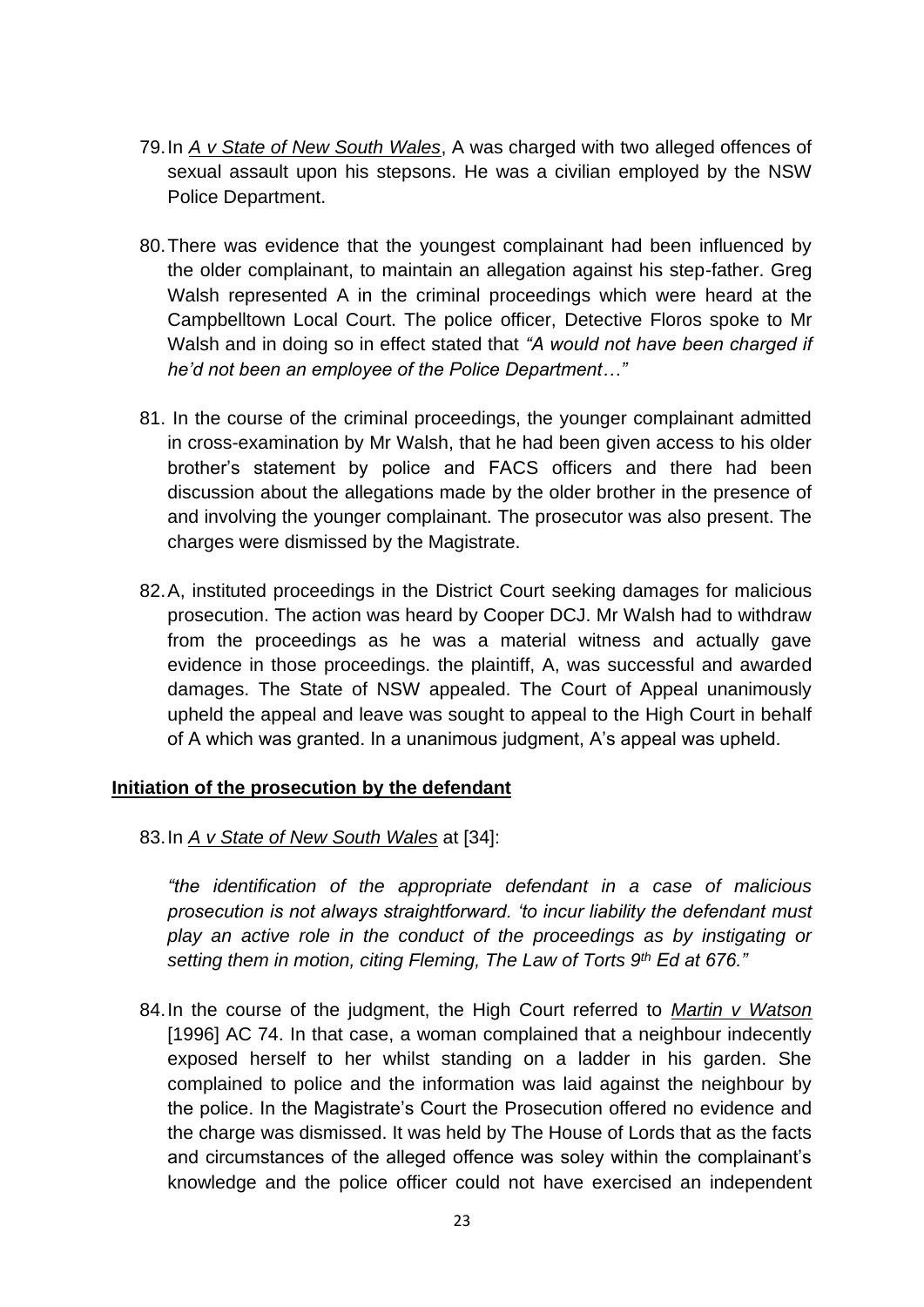discretion, the complainant could be sued for malicious prosecution as she had *"in substance procured the prosecution"* and the police officer had no way of testing the truthfulness of the accusation.

85.Dixon J in *Commonwealth Life Assurance Society Ltd v Brain* (1935) 53 CLR 343 at 379 said:

*"It is clear that no responsibility is incurred by one who confines himself to bringing before some proper authority information which he does not*  disbelieve, even although in the hope that a prosecution will be instituted, if it *is actually instituted as the result of an independent discretion on the part of that authority… But, if the discretion is misled by false information, or is otherwise practiced upon in order to procure the laying of the charge, those thus brought about the prosecution are responsible…The rule appears to be that those who counsel and persuade the actual prosecutor to institute proceedings or procure him to do so by dishonestly prejudicing his judgment are vicariously responsible for the proceedings. if the actual prosecutor acts maliciously and without reasonable and probable cause, those who aid and abet him in going so are joint wrongdoers with him."*

86.In *State of New South Wales v Abed* [2014] NSWCA 419 Gleeson JA (Bathurst CJ and McFarlane JA agreeing) said at [185]:

*"claims for malicious prosecution are commonly brought against the prosecutor and sometimes against additional defendants. Nonetheless, it is not a necessary condition for the effective pursuit of an action for malicious prosecution that the actual prosecutor himself or herself was party to the wrongdoing: Johnston v Australia and New Zealand Banking Group Ltd [2006] NSWCA 218 at [39] – [40] (Basten JA; Giles and Santow JJA agreeing). As noted by Batsen JA, the authorities for this proposition include Commonwealth Life Assurance Ltd v Brain [1935] HCA 30; 53 CLR 434 at 379 and 381-382 (Dixon J)."*

#### **Favourable termination of the prosecution**

87.An essential element is that the plaintiff must establish the prosecution against him/her ended in his favour. A conviction would demonstrate reasonable and probable cause for any prosecution. However, this does not require the Plaintiff to prove an acquittal on merits. In *Beckett v New South Wales* [2013] HCA 17, the Court referred to *Commonwealth Life Assurance Society Ltd v Smith* [1938] 59 CLR 527, requiring the Plaintiff to prove his or innocence at the trial of the civil action where the prosecution was terminated by the entry of a nolle prosequi by the Attorney General. At [5] and [6] the Court said as follows: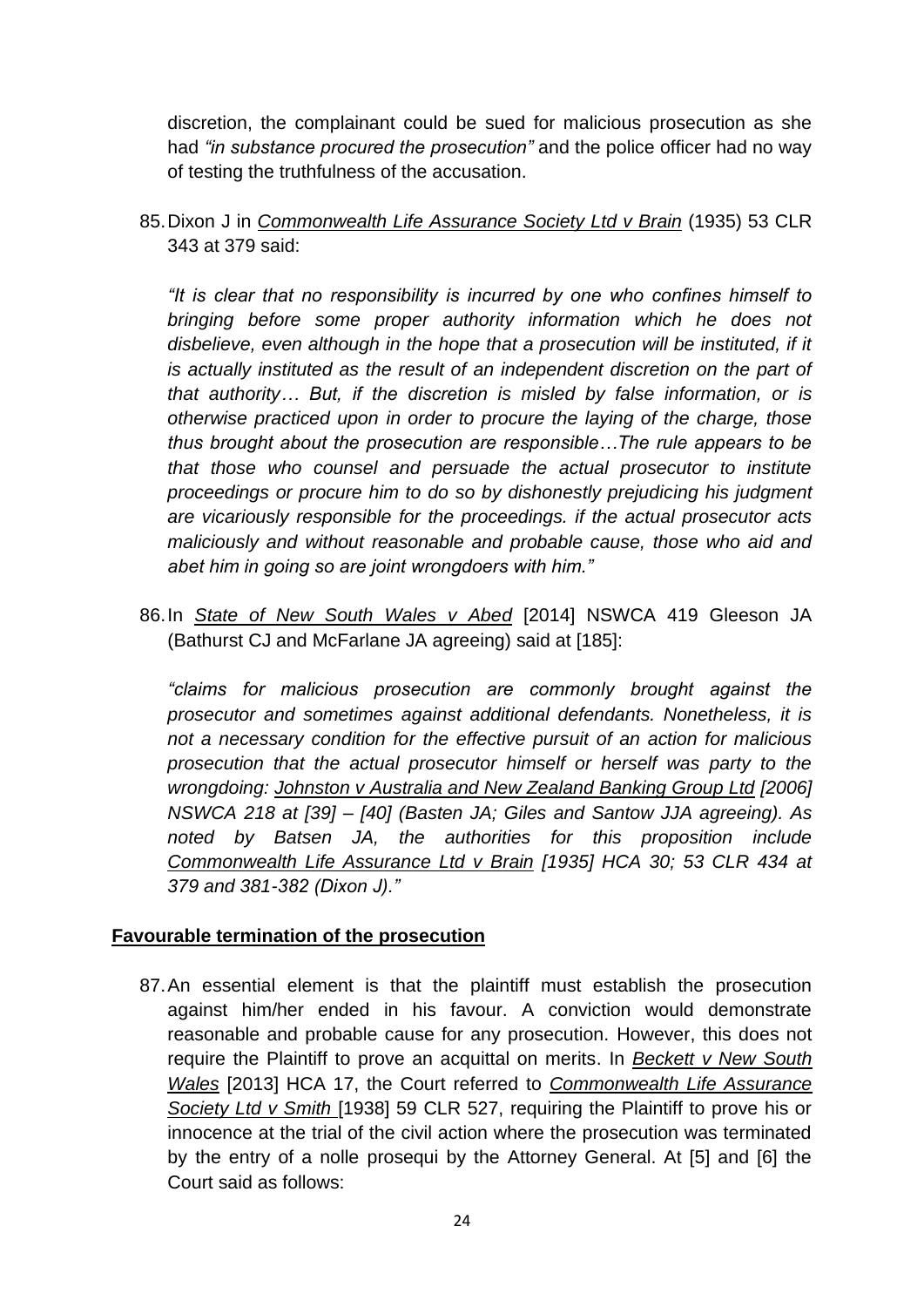*"The second element of the tort is a requirement of the policy. Differing accounts of the rationale for the requirement are found in the early cases. It is said that a person should not be permitted to alleged that a pending proceeding is 'unjust' and that the possibility of a conflict in judicial decisions should not be allowed. The rationales for the rule evince the concern of the law with the consistency of judicial determinations, a concern that is distinct from proof of actual innocence or guilt, a plaintiff who is wrongfully convicted of an offence cannot maintain an action for malicious prosecution notwithstanding that he or she may possess irrefutable proof of innocence.*

*The requirement that the prosecution has terminated avoids the possibility of conflict in the decisions of the court trying the criminal charge and the court trying the civil action. Any termination that does not result in conviction is favourable to the plaintiff for the purposes of the civil action. Prosecutions may terminate in the number of ways without verdict, the Magistrate may not commit for trial, the Director may not find a bill of indictment, the Director may direct that no further proceedings be taken after a bill has been found, or the Attorney General may enter a nolle prosequi. The plaintiff has no control over the termination of the proceedings in any of these ways and in those circumstances, it would be unjust to deprive him or her of the ability to recover for the tort. As professor Salmond explained it:*

*"what the plaintiff requires for his action is not a judicial determination of his innocence, but merely the absence of any judicial determination of his guilt."<sup>18</sup>*

88.In *Beckett,* the Court observed:

*"19. The appellant was arrested by members of the New South Wales Police Force and charged with a number of offences against her husband. She was committed to stand trial in the Supreme Court of New South Wales. A bill of indictment charging the appellant with nine counts was found and she was arraigned upon it. The eight count was preferred ex officio. At the conclusion of the verdicts of guilty on counts 1, 2, 3, 4, 6, 7 and 9, and on the alternative charge to the offence charged in count 5. A verdict of not guilty was returned respecting the offence charged in count 8.*

*20. In October 1991, the appellant was sentenced to a term of imprisonment of twelve years and three months with a non-parole period of ten years and three months. She appealed unsuccessfully against her convictions and sentence to the New South Wales Court of Criminal Appeal.*

<sup>18</sup> See *Davis v Gell* (1924) 35 CLR 275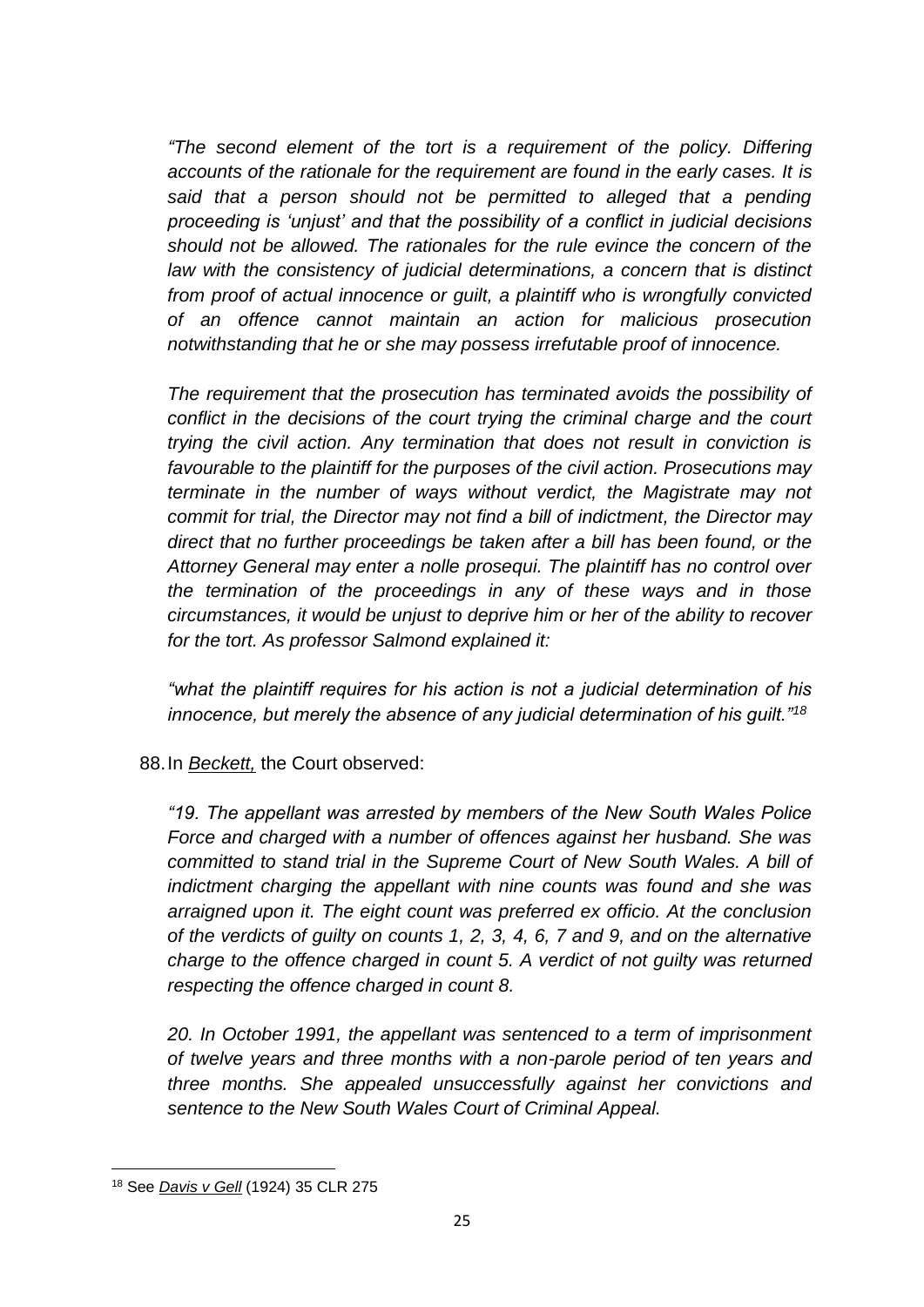*21. In 2001, the appellant petitioned the Governor seeking a review of her convictions. The Attorney General referred the application to the Court of Criminal Appeal. The Court of Criminal Appeal remitted the determination of a number of factual questions to Acting Judge Davidson. Following the delivery of Davidson ADCJ's findings on 17 August 2005, the Court of Criminal Appeal allowed the appeal in relation to counts 1, 2, 5, 6, 7 and 9 and quashed each conviction. The Court entered a verdict of acquittal on count 9. A new trial was ordered on counts 1, 2, 5, 6 and 7. The appellant's appeal against her convictions for the offences charged in counts 3 and 4 was dismissed.*

*22. On 22 September 2005, the director directed that there be no further proceedings against the appellant on the outstanding charges that were the subject of the Court of Criminal Appeal's order for a new trial. On 26 September 2005, a document communicating the director's determination was forwarded to the Registry of the Court of Criminal Appeal."*

89.Therefore, there is no need to distinguish a prosecution terminated by entry of a nolle prosequi by the Attorney General or a direction by the DPP under the statutory power (s.7 *Director of Public Prosecutions Act* 1986) from other termination of prosecution short of acquittal.<sup>19</sup>

### **Malice**

90.In *A v New South Wales*, the High Court at [91] said:

*"91. What is clear is that, to constitute malice, the dominant purpose of the prosecutor must be a purpose other than the proper invocation of the criminal law – an "illegitimate or oblique motive". That improper purpose must be the sole or dominant purpose actuating the prosecutor.*

*92 Purposes held to be capable of constituting malice (other than spite or ill will) have included to punish the defendant and to stop a civil action brought by the accused against the prosecutor. But because there is no limit to the kinds of other purposes that may move one person to prosecute another, malice can be defined only by a negative proposition: a purpose other than a proper purpose. And as with absence of reasonable and probable cause, to attempt to identify exhaustively when the processes of the criminal law may be properly invoked (beyond the general proposition that they should be invoked with reasonable and probable cause) would direct attention away from what it is that the plaintiff has to prove in order to establish malice in the action for malicious prosecution – a purpose other than a proper purpose."*

<sup>19</sup> The High Court held that *Davis v Gell* should not be followed.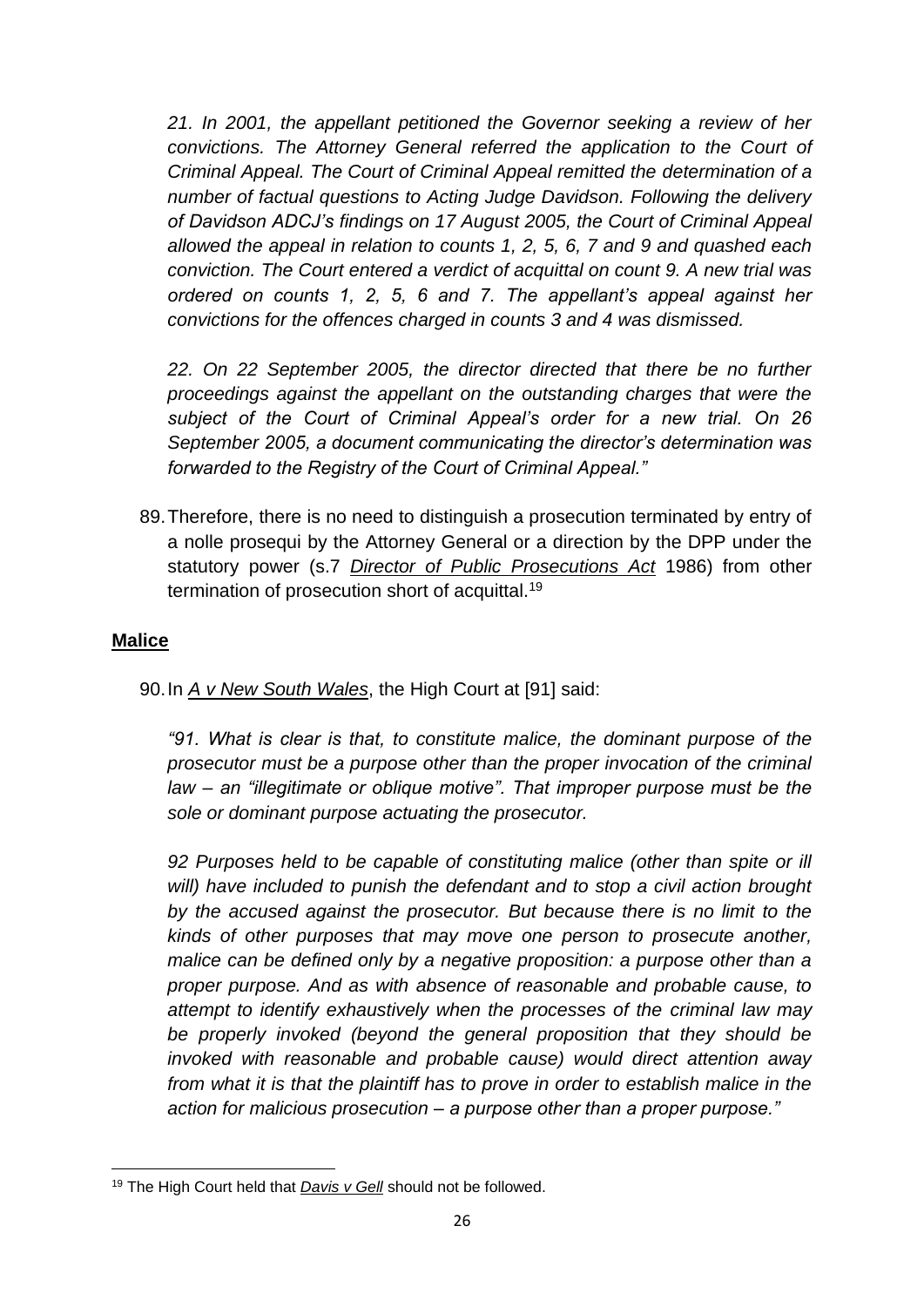- 91.The essential approach as to the element of malice, is that *"its an element that focuses upon the dominant purpose of the prosecutor and requires the identification of a purpose other than the proper invocation of the criminal law."*
- 92.The dominant purpose of the prosecutor must be a purpose other than the proper invocation of the criminal law. In *A v New South Wales* at [41] the Court said:

*"…where a prosecutor has no personal interest in the matter, and no personal knowledge of the parties or the alleged events, and is performing a public duty, the organizational setting in which a decision to prosecute is taken could be of factual importance in deciding the issue of malice."*

93.The Court went on to say at [42]:

*"In the case of a private prosecution, it may be easier to prove that a prosecutor was acting for a purpose other than the purpose of carrying the law into effect than in a case of a prosecution instituted in a bureaucratic setting where the prosecutor's decision is subject to layers of scrutiny and to potential view."*

94.In *State of New South Wales v Abed* [2014] NSWCA 419, Gleeson JA (Bathurst CJ and McFarlan JA agreeing) said:

*"Examples of an improper person includes spite or ill will to punish the defendant and to stop a civil action brought by the accused against the prosecutor. However, the joint judgment in A v New South Wales emphasized at [92], it is not [possible to identify exhaustively when the processes of the criminal law may be improperly invoked. What the plaintiff has to prove, in order to establish malice in an action for malicious prosecution is a purpose other than a proper purpose: A v New South Wales [92].*

#### **Prosecution brought or maintained without reasonable and probable cause**

- 95. The plaintiff in an action for malicious prosecution must establish a negative from the absence of reasonable and probable cause. This often can be a difficult requirement. The High Court in *A v New South Wales* acknowledged these difficulties at [60]-[61].
- 96. It is frequently the case that absence of reasonable and probable cause is to be proved by inference. The Court said: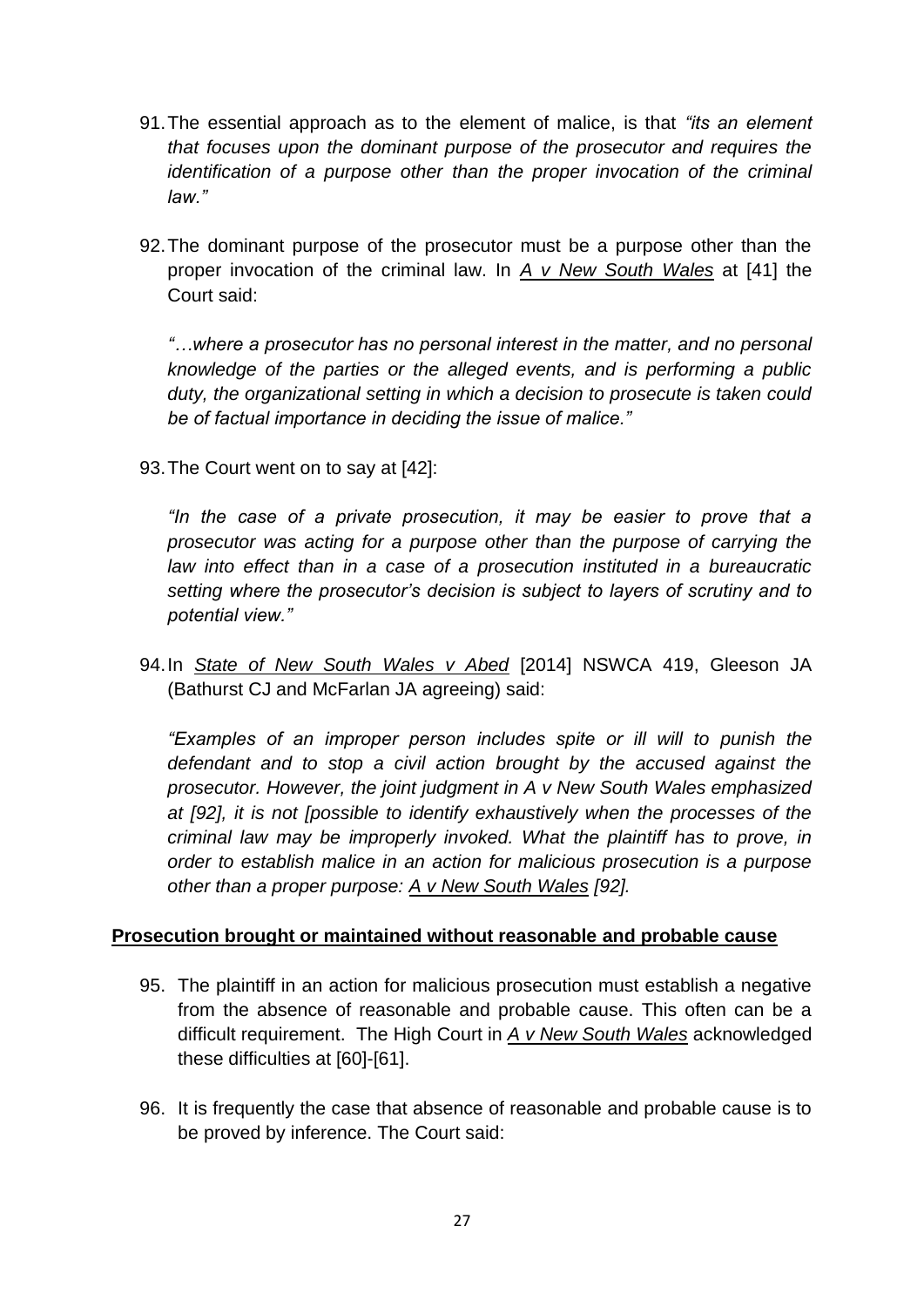*"77 There are three critical points. First, it is the negative proposition that must be established, more probable than not, the defendant prosecutor acted without reasonable and probable cause. Secondly, that proposition may be established in either or both of two ways: the defendant prosecutor did not 'honestly believe' the case that was instituted or maintained, or the defendant prosecutor had no sufficient basis for such an honest belief. The third point is that the critical question presented by this element of the tort is: what does the plaintiff demonstrate about what the defendant prosecution made of the material that he or she had available when deciding whether to prosecute or maintain the prosecution? That is, when a plaintiff asserts that the defendant acted without reasonable and probable cause, what exactly is the content of that assertion?"*

97. Absence of reasonable and probable cause contains both subjective and objective elements. In *A v New South Wales*, the Court said:

*"In cases where the prosecutor acted on material provided by third parties, a relevant question in an action for malicious prosecution will be whether the prosecutor is shown not to have honestly concluded that the material was such as to warrant setting the process of the criminal law in motion… In deciding the subjective question, the various checks and balances for which the processes of the criminal law are important. In particular, if the prosecutor was shown to be of the view that the charge would likely fail at committal, would likely be abandoned by the Director of Public Prosecutions, if or when that officer became involved in the prosecution, absence of reasonable and probable cause would be demonstrated. But unless the prosecutor is shown either not to have honestly formed the view that there was a proper case for the prosecution, or to have formed that view on a sufficient basis, the element of absence of reasonable and probable cause is not established."*

98.The Court referred to the objective nature of reasonable and probable cause as referred to:

*"83… The objective element of the absence of reasonable and probable cause is thus sometimes couched in terms of the 'ordinary prudent and cautious man, placed in the position of the accuser', or explained by reference to 'evidence that persons of reasonably sound judgment would regard as sufficient for launching a prosecution'. Or, as Griffiths CJ put it in Crowley v Lisson (1905) 2 CLR 744 at 754, the question can be said to be 'whether a reasonable man might draw the inference, from the facts known to him, that the accused person was guilty."*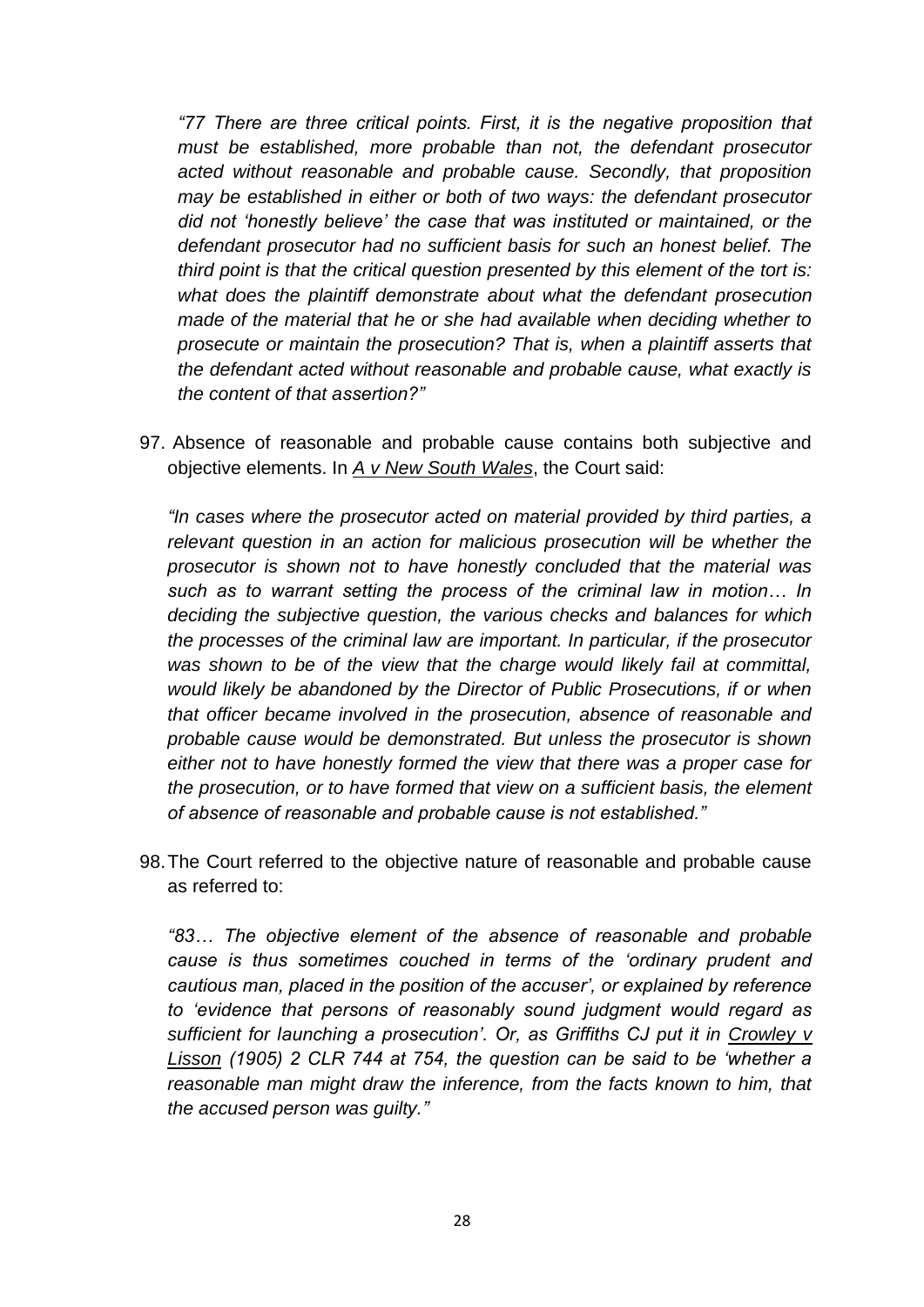99.The Court at [87] observed *"the objective sufficiency of the material considered by the prosecutor must be assessed "in light of all of the facts of the particular case."*

## **Damages**

100. The plaintiff in an action for malicious prosecution must also prove damage. In *Zreika v New South Wales* [2012] NSWCA 37, Sackville AJA (with whom Macfarlan and Whealy JJA agreed) observed:

*"A plaintiff who succeeds in an action for malicious prosecution will not necessarily receive either aggravated or exemplary damages. Aggravated damages are given by way of compensation for injury to the plaintiff which, although frequently intangible, results from the circumstances and manner of the defendant's wrongdoing, while exemplary damages are award to punish and deter the wrongdoer: Uren v John Fairfax & Sons Pty Ltd [1966] HCA 40; 117 CLR 118 at 129-130, per Taylor J, cited with approval in New South Wales v Ibbett [2006] HCA 57; 229 CLR 638 at 646-647 [31], [33]. Aggravated damages are assessed from the point of view of the plaintiff, but an award for exemplary damages is based on the conduct of the defendant: NSW v Ibbett at [34]: Gray v Motor Accidents Commission [1998] HCA 70; 196 CLR 1 at 7[15], per Gleeson CJ, McHugh, Gummow and Hayne JJ. However, the same set of circumstances may justify an award of either aggravated or exemplary damages, or both: NSW v Ibbett at 647 [33] [34].*

*61. Exemplary damages may be awarded against the State in respect of the conduct of police officers for whose torts the State is responsible: NSW v Ibbett, NSW v Landini at [114]. The assessment of exemplary damages in a case of conscious and contumelious disregard of the Plaintiff's rights by the police:*

*"Should indicate…that the conduct of the police was reprehensible, and mark the court's disapproval of it. The amount should also be such as to bring home to those officials of the State who are responsible for the overseeing of the police force that police officers must be trained and disciplined so that abuses…do not happen."*

*Ibbett at 653 [51] citing Adams v Kennedy [2000] NSWCA 152; (2000) 49 NSWLR 78 at 87 per Priestley JA.*

*63. In a frequently cited passage, Brennan J in XL Petroleum (NSW) Pty Ltd v Caltex Oil (Aust) Pty Ltd [1985] HCA 12; 155 CLR 448 at 471, observed that the considerations that enter into the assessment of compensatory damages are quite different from those that govern the assessment of exemplary*